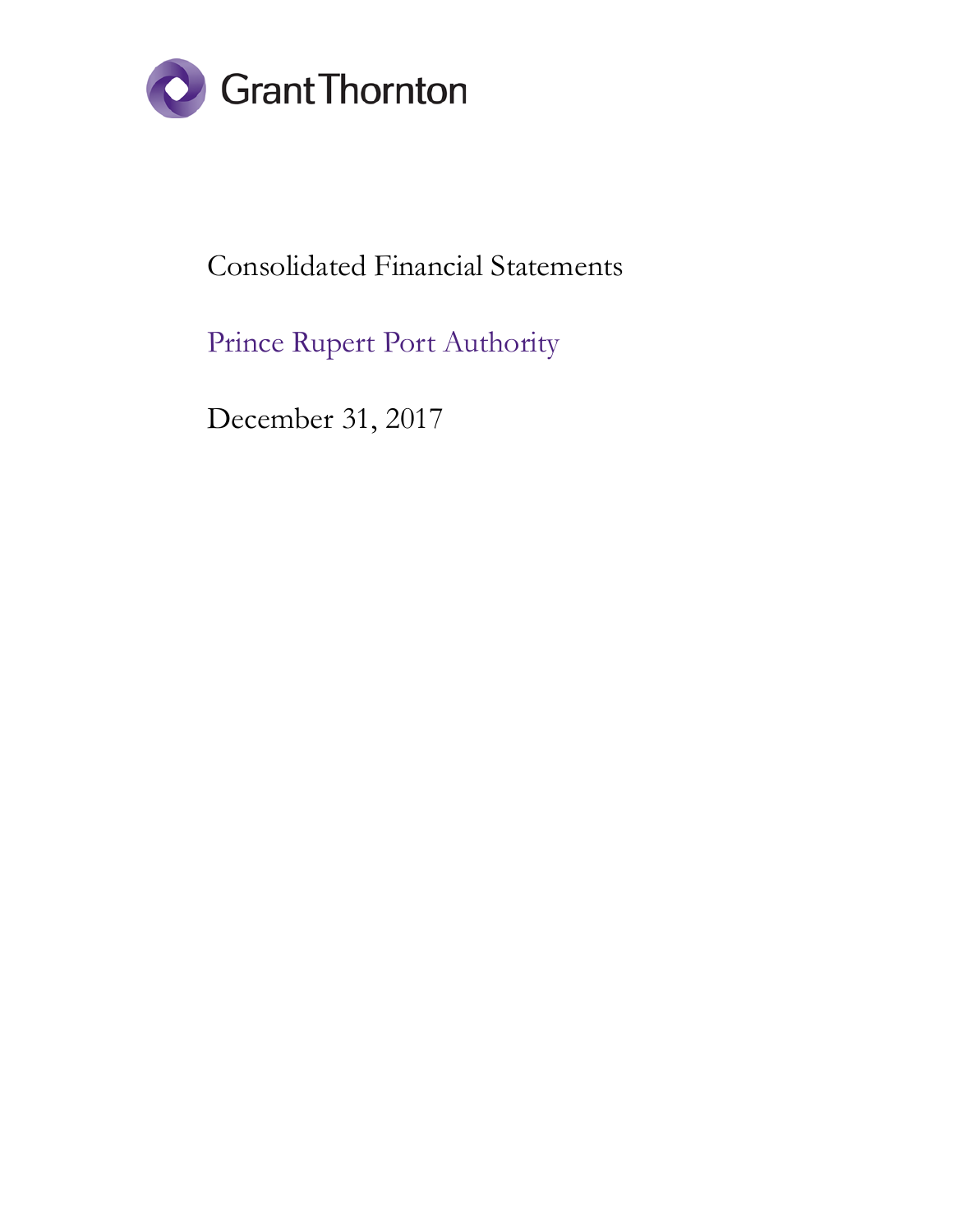# **Contents**

| Independent Auditor's Report                          | $1 - 2$        |
|-------------------------------------------------------|----------------|
| <b>Consolidated Statement of Financial Position</b>   | 3              |
| Consolidated Statement of Comprehensive Income        | $\overline{4}$ |
| Consolidated Statement of Changes in Equity of Canada | 5              |
| Consolidated Statement of Cash Flows                  | 6              |
| Notes to the Consolidated Financial Statements        | 7-34           |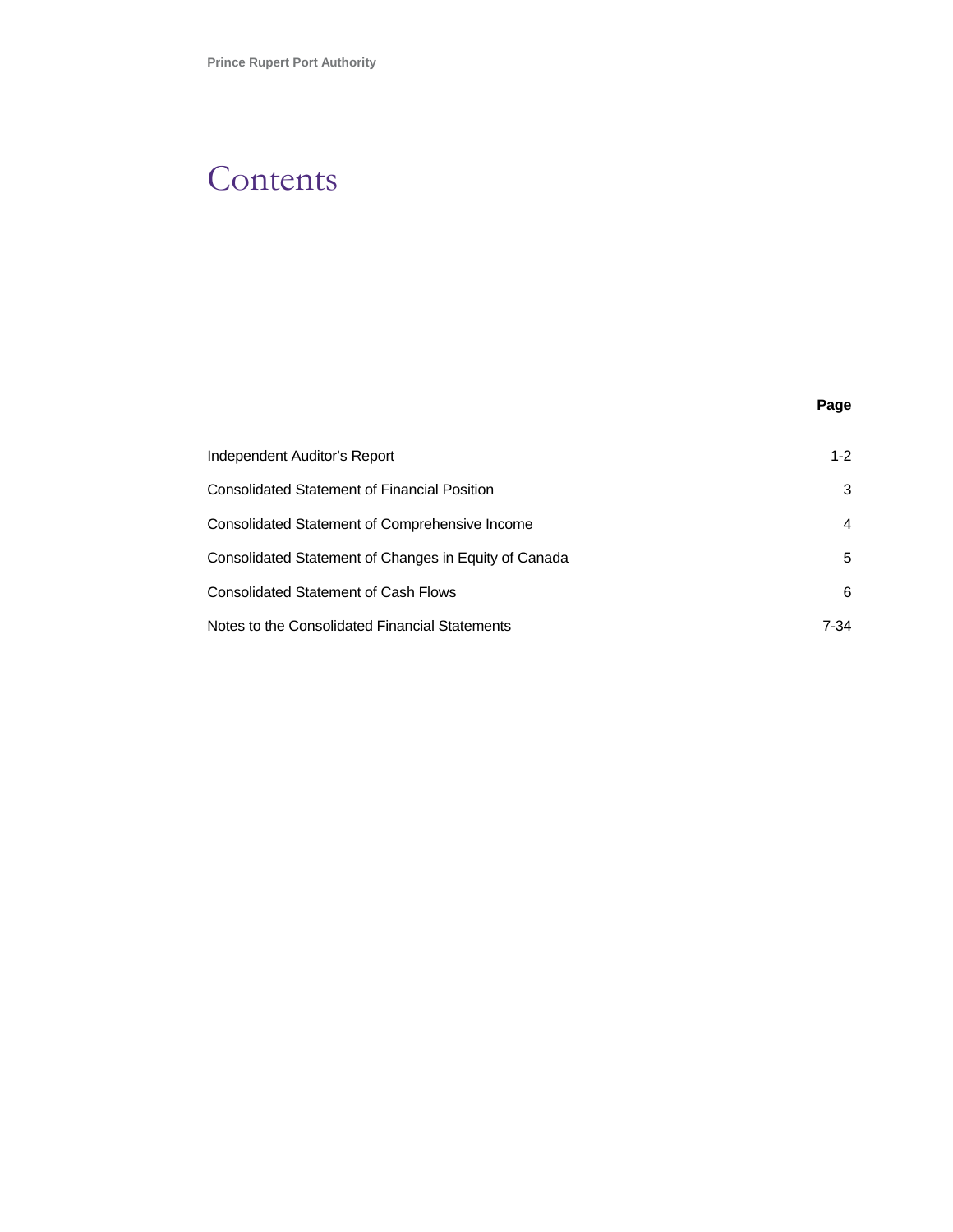

# Independent Auditor's Report

**Grant Thornton LLP** 3rd Floor 888 Fort Street Victoria, BC V8W 1H8 T +1 250 383 4191 F +1 250 383 4623 www.GrantThornton.ca

To the Board of Directors of the Prince Rupert Port Authority

We have audited the accompanying consolidated financial statements of the Prince Rupert Port Authority, which comprise the consolidated statement of financial position as at December 31, 2017, and the consolidated statements of comprehensive income, changes in equity of Canada and cash flows for the year then ended, and a summary of significant accounting policies and other explanatory information.

#### Management's responsibility for the financial statements

Management is responsible for the preparation and fair presentation of these consolidated financial statements in accordance with International Financial Reporting Standards, and for such internal control as management determines is necessary to enable the preparation of consolidated financial statements that are free from material misstatement, whether due to fraud or error.

#### Auditors' responsibility

Our responsibility is to express an opinion on these consolidated financial statements based on our audit. We conducted our audit in accordance with Canadian generally accepted auditing standards. Those standards require that we comply with ethical requirements and plan and perform the audit to obtain reasonable assurance about whether the consolidated financial statements are free from material misstatement.

An audit involves performing procedures to obtain audit evidence about the amounts and disclosures in the consolidated financial statements. The procedures selected depend on the auditor's judgment, including the assessment of the risks of material misstatement of the consolidated financial statements, whether due to fraud or error. In making those risk assessments, the auditor considers internal control relevant to the entity's preparation and fair presentation of the consolidated financial statements in order to design audit procedures that are appropriate in the circumstances, but not for the purpose of expressing an opinion on the effectiveness of the entity's internal control. An audit also includes evaluating the appropriateness of accounting policies used and the reasonableness of accounting estimates made by management, as well as evaluating the overall presentation of the consolidated financial statements.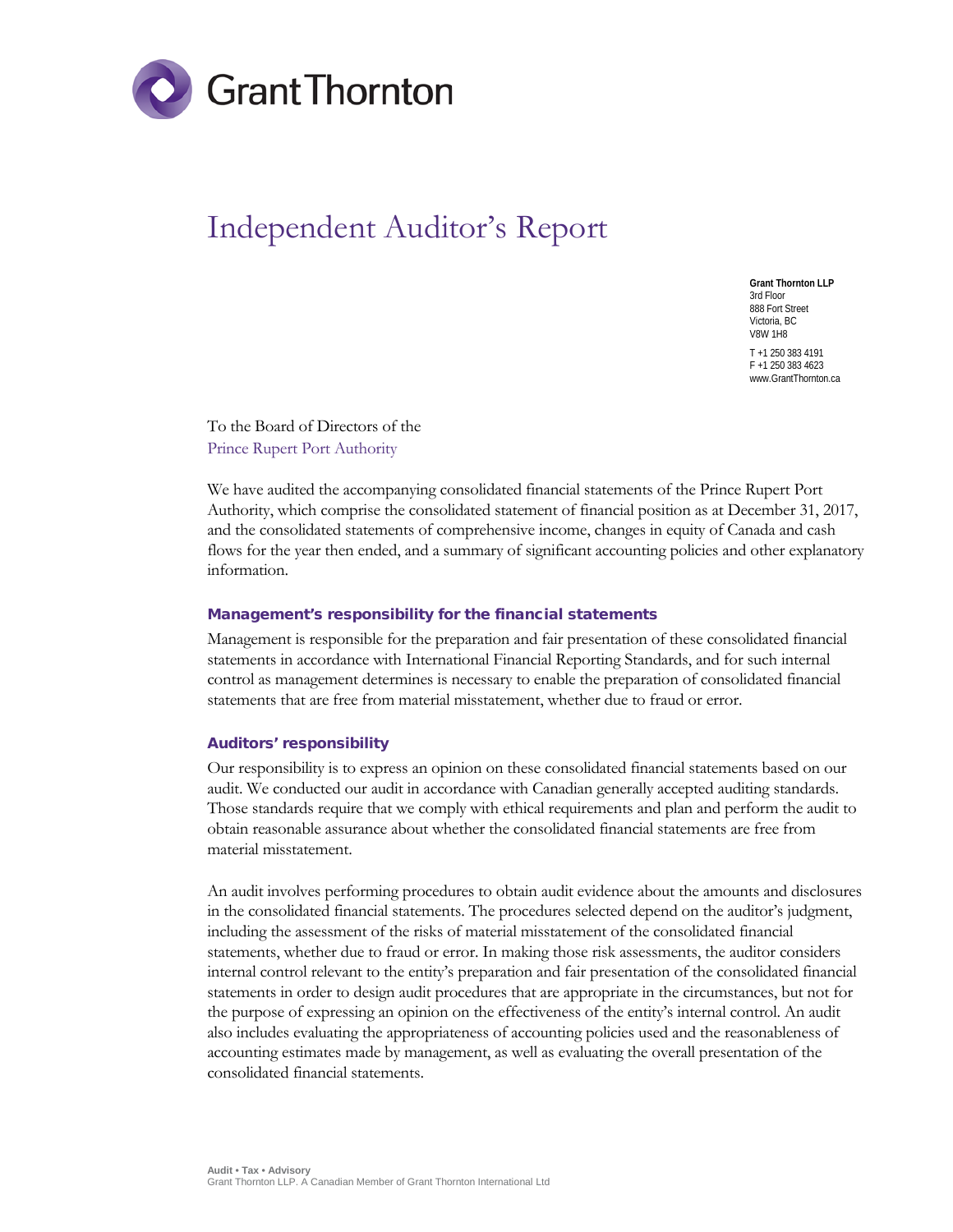

We believe that the audit evidence we have obtained in our audit is sufficient and appropriate to provide a basis for our audit opinion.

#### Opinion

In our opinion, the consolidated financial statements present fairly, in all material respects, the consolidated financial position of the Prince Rupert Port Authority as at December 31, 2017, and its financial performance and its cash flows for the year then ended in accordance with International Financial Reporting Standards.

Victoria, Canada

Grant Thouston LLP

April 18, 2018 Chartered Professional Accountants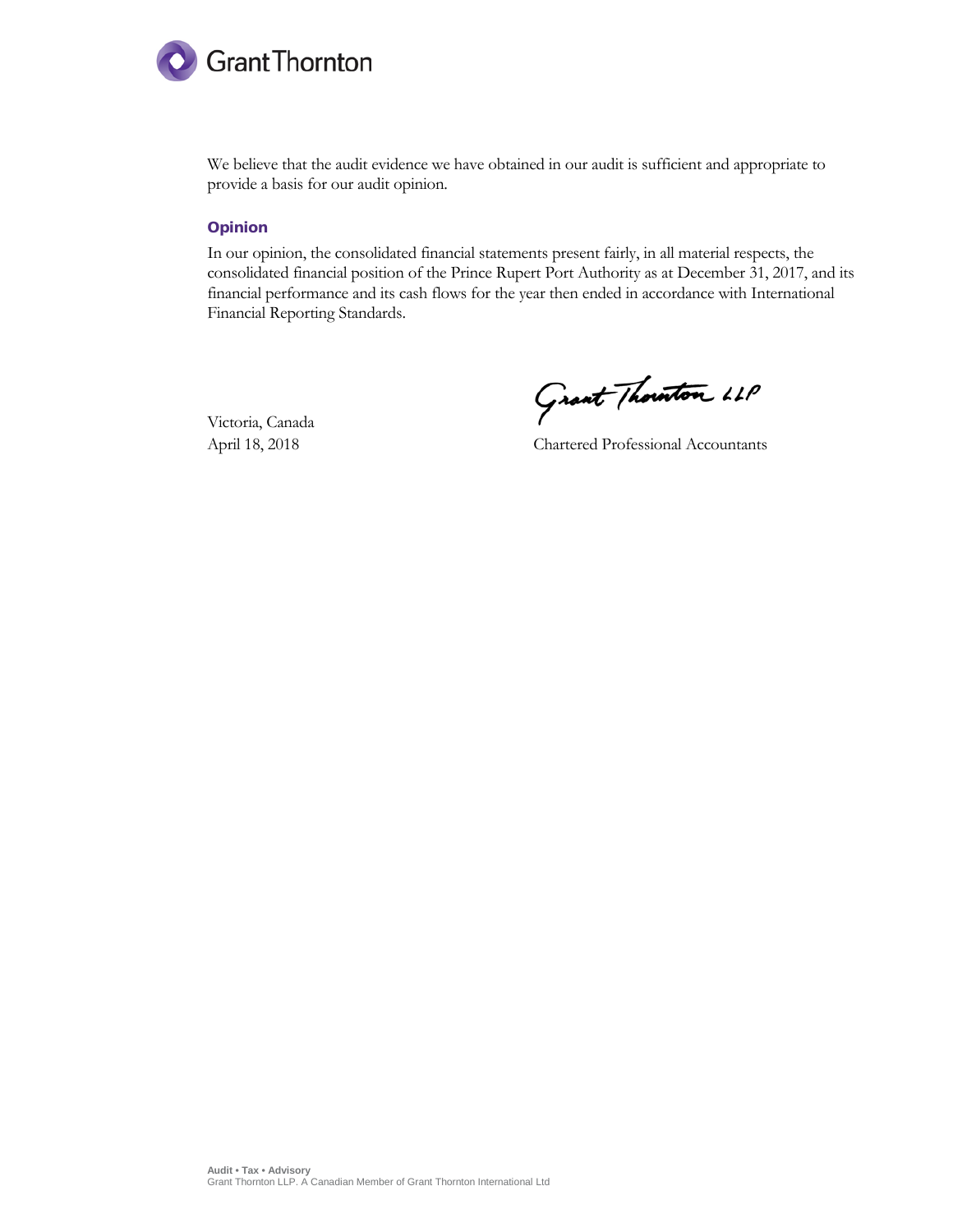| <b>Prince Rupert Port Authority</b>                                                                                           |                                        |                                         |
|-------------------------------------------------------------------------------------------------------------------------------|----------------------------------------|-----------------------------------------|
| <b>Consolidated Statement of Financial Position</b><br>December 31 (expressed in \$000's)                                     | 2017                                   | 2016                                    |
| <b>Assets</b>                                                                                                                 |                                        |                                         |
| Current<br>Cash and cash equivalents<br>Term deposits<br>Accounts receivable (Note 4)<br>Prepaid expenses                     | \$<br>6,098<br>27,276<br>14,705<br>607 | \$<br>13,268<br>24,300<br>13,659<br>437 |
|                                                                                                                               | 48,686                                 | 51,664                                  |
| Non-current<br>Term deposits<br>Property and equipment (Note 5)<br>Intangible assets (Note 6)<br>Employee benefits (Note 10)  | 17,527<br>192,305<br>529               | 19,273<br>165,825<br>650<br>356         |
|                                                                                                                               | 210,361                                | 186,104                                 |
|                                                                                                                               | 259,047                                | \$<br>237,768                           |
| <b>Liabilities and Equity of Canada</b><br>Current                                                                            |                                        |                                         |
| Accounts payable and accrued liabilities (Note 7)<br>Current portion of deferred revenue<br>Current portion of long-term debt | \$<br>18,309<br>2,266                  | \$<br>16,871<br>5,021<br>1,980          |
|                                                                                                                               | 20,575                                 | 23,872                                  |
| Non-current<br>Employee benefits (Note 10)<br>Deferred revenue<br>Deferred contributions                                      | 420<br>1,501<br>30,000                 | 1,534<br>30,000                         |
|                                                                                                                               | 31,921                                 | 31,534                                  |
|                                                                                                                               | 52,496                                 | 55,406                                  |
| <b>Equity of Canada</b><br>Contributed capital<br>Surplus                                                                     | 36,213<br>170,338                      | 36,213<br>146,149                       |
|                                                                                                                               | 206,551                                | 182,362                                 |
|                                                                                                                               | \$<br>259,047                          | \$<br>237,768                           |

Commitments and Contingencies (Notes 13 and 14)

Approved on behalf of the Board: Bul Director rtitl Director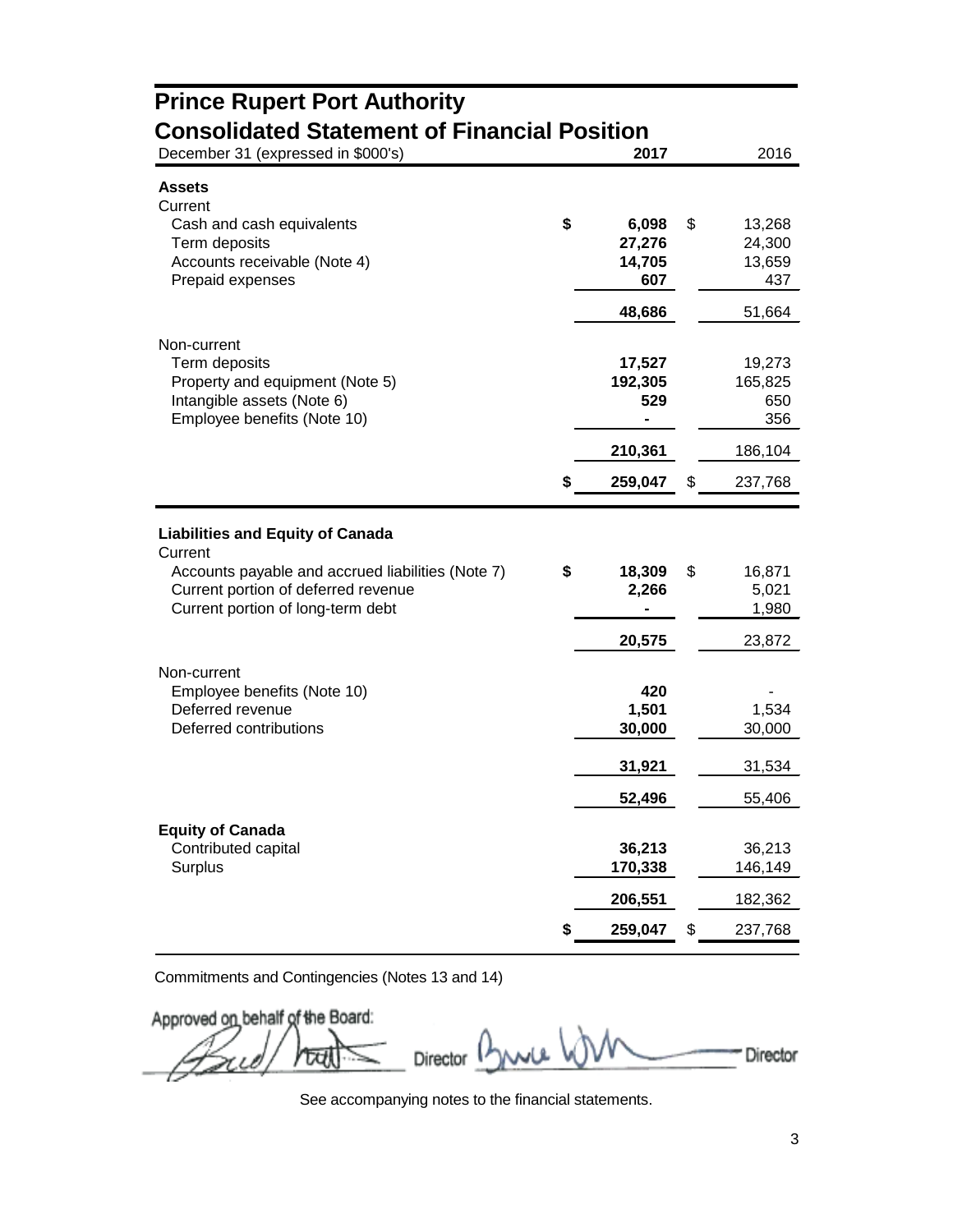| <b>Prince Rupert Port Authority</b><br><b>Consolidated Statement of Comprehensive Income</b>                                                                                                                      |                                                                        |                                                                        |
|-------------------------------------------------------------------------------------------------------------------------------------------------------------------------------------------------------------------|------------------------------------------------------------------------|------------------------------------------------------------------------|
| Year Ended December 31 (expressed in \$000's)                                                                                                                                                                     | 2017                                                                   | 2016                                                                   |
| Revenue                                                                                                                                                                                                           | \$<br>62,411                                                           | \$<br>67,289                                                           |
| <b>Expenses</b><br>Amortization<br>Operating and administrative<br>Federal stipend<br>Payments in lieu of municipal taxes<br>Professional and consulting fees<br>Repairs and maintenance<br>Salaries and benefits | 3,812<br>6,611<br>3,092<br>2,612<br>6,608<br>1,606<br>13,650<br>37,991 | 3,514<br>8,227<br>3,319<br>2,374<br>3,696<br>1,999<br>11,175<br>34,304 |
| Income from operations                                                                                                                                                                                            | 24,420                                                                 | 32,985                                                                 |
| Interest income<br>Interest on long-term debt                                                                                                                                                                     | 690<br>(13)                                                            | 685<br>(47)                                                            |
| Net finance income                                                                                                                                                                                                | 677                                                                    | 638                                                                    |
| Amortization of deferred contributions<br>Gain on sale of property and equipment<br>Loss on foreign exchange                                                                                                      | 646                                                                    | 15,715<br>10<br>(104)                                                  |
| <b>Other income</b>                                                                                                                                                                                               | 646                                                                    | 15,621                                                                 |
| <b>Net income</b>                                                                                                                                                                                                 | 25,743                                                                 | 49,244                                                                 |
| Other comprehensive income<br>Defined benefit plan actuarial (losses) gains (Note 10)                                                                                                                             | (1, 554)                                                               | 1,194                                                                  |
| Total comprehensive income for the year                                                                                                                                                                           | \$<br>24,189                                                           | \$<br>50,438                                                           |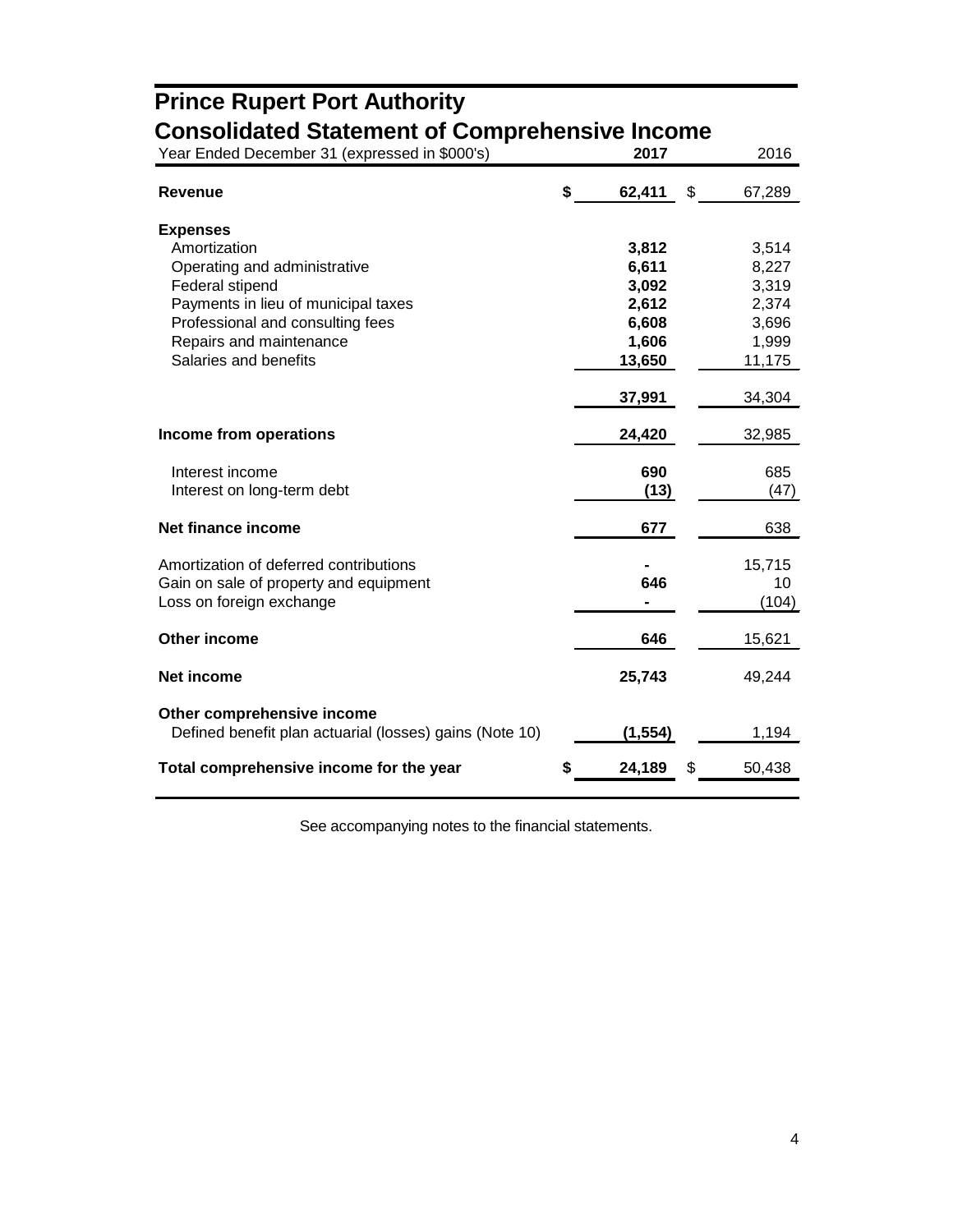| <b>Consolidated Statement of Changes in Equity of Canada</b><br>Year Ended December 31 (expressed<br><b>Contributed</b> |   |                |                |              |
|-------------------------------------------------------------------------------------------------------------------------|---|----------------|----------------|--------------|
| in $$000's)$                                                                                                            |   | <b>Capital</b> | <b>Surplus</b> | <b>Total</b> |
| Balance - December 31, 2015                                                                                             | S | 36,213         | 95,711         | 131,924      |
| Net income for the year                                                                                                 |   |                | 49,244         | 49,244       |
| Other comprehensive loss<br>Defined benefit plan actuarial gain                                                         |   |                | 1,194          | 1,194        |
|                                                                                                                         |   |                | 50,438         | 50,438       |
| Balance – December 31, 2016                                                                                             |   | 36,213         | 146,149        | 182,362      |
| Net income for the year                                                                                                 |   |                | 25,743         | 25,743       |
| Other comprehensive income<br>Defined benefit plan actuarial loss                                                       |   |                | (1, 554)       | (1, 554)     |
|                                                                                                                         |   |                | 24,189         | 24,189       |
| Balance - December 31, 2017                                                                                             |   | 36,213         | 170,338        | 206,551      |

# **Prince Rupert Port Authority**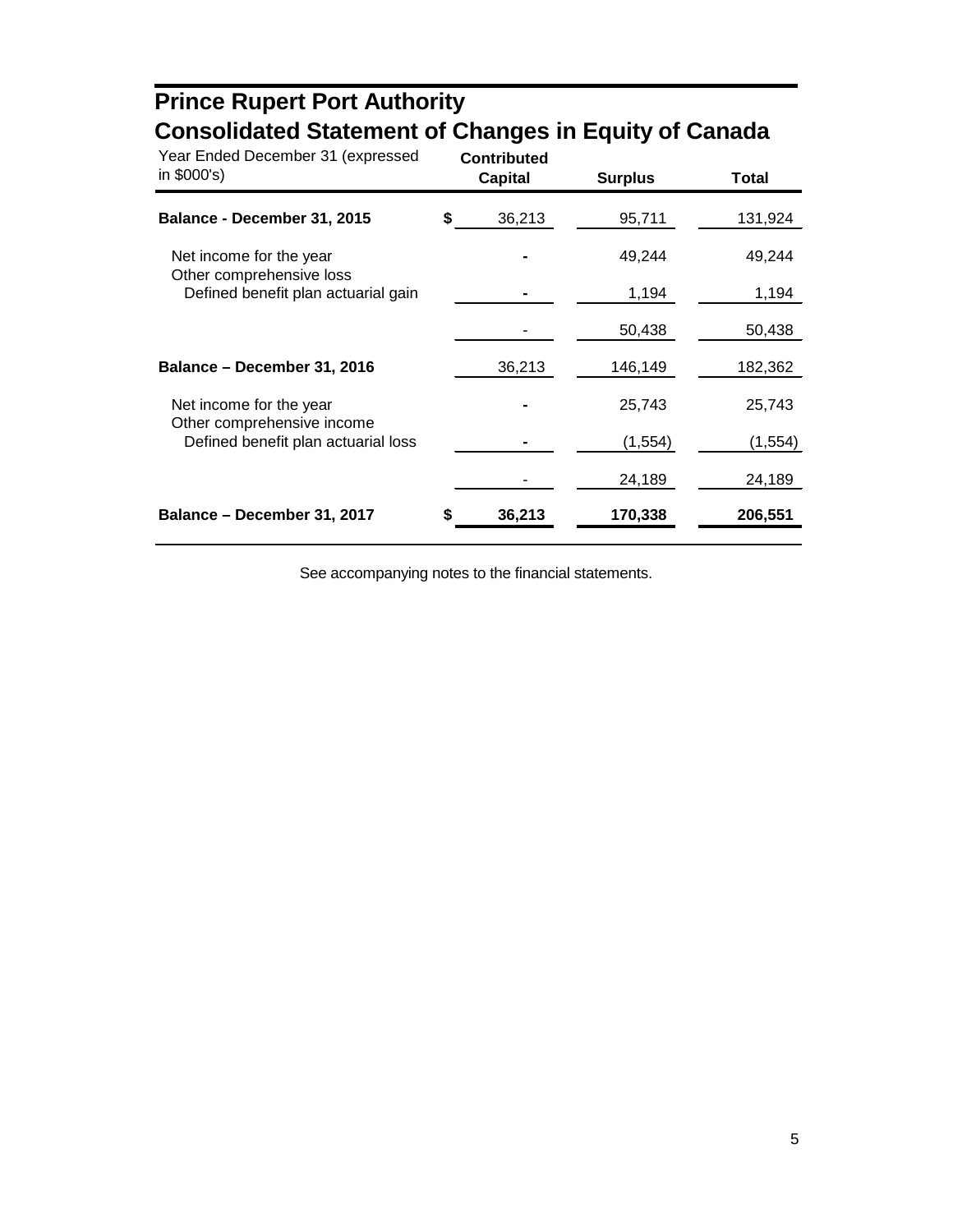| <b>Prince Rupert Port Authority</b><br><b>Consolidated Statement of Cash Flows</b>                                       |                           |                            |
|--------------------------------------------------------------------------------------------------------------------------|---------------------------|----------------------------|
| Year Ended December 31 (expressed in \$000's)                                                                            | 2017                      | 2016                       |
| Cash flows from operating activities                                                                                     |                           |                            |
| Net income for the year<br>Adjustments for:                                                                              | \$<br>25,743              | \$<br>49,244               |
| Write down of construction in progress<br>Amortization expense                                                           | 2,437<br>3,812            | 3,514                      |
| Amortization of deferred contributions<br>Gain on disposal of property and equipment<br>Net finance income               | (646)<br>(677)            | (15, 715)<br>(10)<br>(638) |
| Change in working capital items:                                                                                         | 30,669                    | 36,395                     |
| Accounts receivable<br>Prepaid expenses<br>Employee benefits                                                             | (1,046)<br>(170)<br>(778) | (3,668)<br>17<br>(552)     |
| Accounts payable and accrued liabilities<br>Deferred revenue                                                             | 1,438<br>(2,788)          | 4,728<br>(4, 419)          |
|                                                                                                                          | (3, 344)                  | (3,894)                    |
| Net cash from operating activities                                                                                       | 27,325                    | 32,501                     |
| Cash flows from investing activities<br>Interest received                                                                | 519                       | 399                        |
| Proceeds from sale of property and equipment<br>Acquisition of property and equipment                                    | 683<br>(32, 645)          | 10<br>(12, 244)            |
| Sale of term deposits<br>Purchase of term deposits                                                                       | 39,441<br>(40,500)        | 9,000<br>(26, 103)         |
| Net cash used in investing activities                                                                                    | (32, 502)                 | (28, 938)                  |
| <b>Cash flows from financing activities</b><br>Repayment of long-term debt<br>Contributions received from non-government | (1,980)                   | (2,560)                    |
| contributors and government entities<br>Interest paid                                                                    | (13)                      | 1,000<br>(47)              |
| Net cash used in financing activities                                                                                    | (1,993)                   | (1,607)                    |
| Net (decrease) increase in cash and cash equivalents                                                                     | (7, 170)                  | 1,956                      |
| Cash and cash equivalents, beginning of year                                                                             | 13,268                    | 11,312                     |
| Cash and cash equivalents, end of year                                                                                   | 6,098                     | \$<br>13,268               |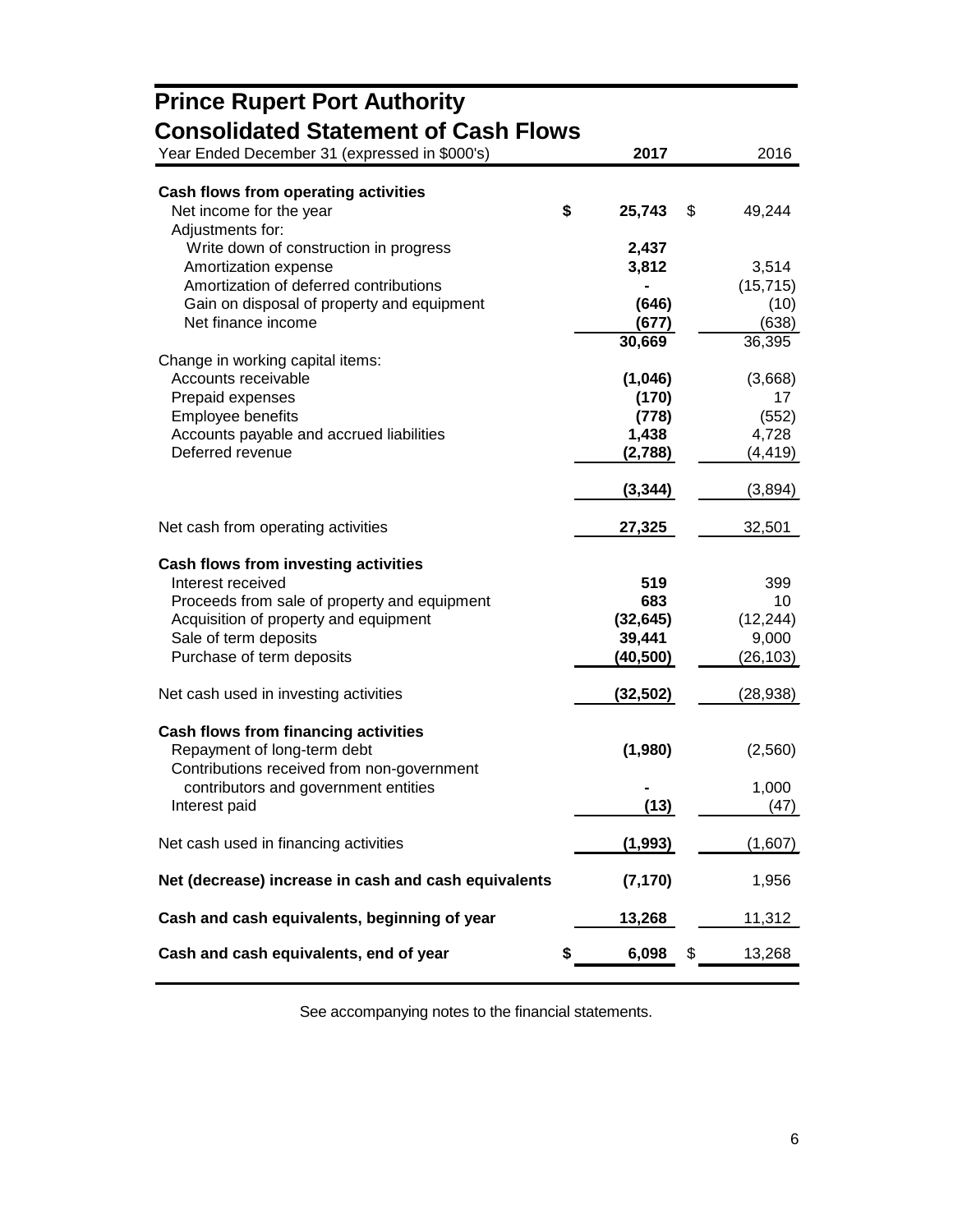December 31, 2017 (expressed in \$000's)

# **1. Canadian Port Authority**

The Prince Rupert Port Authority (the "Authority") is domiciled in Canada. The address of the Authority's registered office is 200-215 Cow Bay Road, Prince Rupert, British Columbia V8J 1A2. The Authority was established effective May 1, 1999 as a port authority pursuant to the Canada Marine Act (the "Act"). At that date, all assets, liabilities, contributed capital and surplus of the predecessor entity, Prince Rupert Port Corporation, were transferred to the Authority at their carrying value. The consolidated financial statements are prepared as though the Authority had operated these facilities since their inception.

The Authority and Prince Rupert Terminals Inc., a wholly owned subsidiary, are collectively referred to as the "Group".

The Group's mission is to develop and grow the Port of Prince Rupert in an aggressive, economical, safe and environmentally sound manner. The Group is exempt from income taxes.

# **2. Basis of preparation**

# **Statement of compliance**

The consolidated financial statements have been prepared in accordance with International Financial Reporting Standards (IFRSs) as issued by the International Accounting Standards Board (IASB).

The consolidated financial statements were authorized for issue by the Board of Directors on April 18, 2018.

# **Basis of measurement**

The consolidated financial statements have been prepared on the historical cost basis, except for certain financial instruments initially measured at fair value.

# **Functional and presentation currency**

These consolidated financial statements are presented in Canadian dollars, which is the Group's functional currency, rounded to the nearest thousand.

### **Use of estimates and judgments**

The preparation of the consolidated financial statements in conformity with IFRS requires management to make judgments, estimates and assumptions that affect the application of accounting policies and the reported amounts of assets, liabilities, income and expenses. Actual results may differ from these estimates.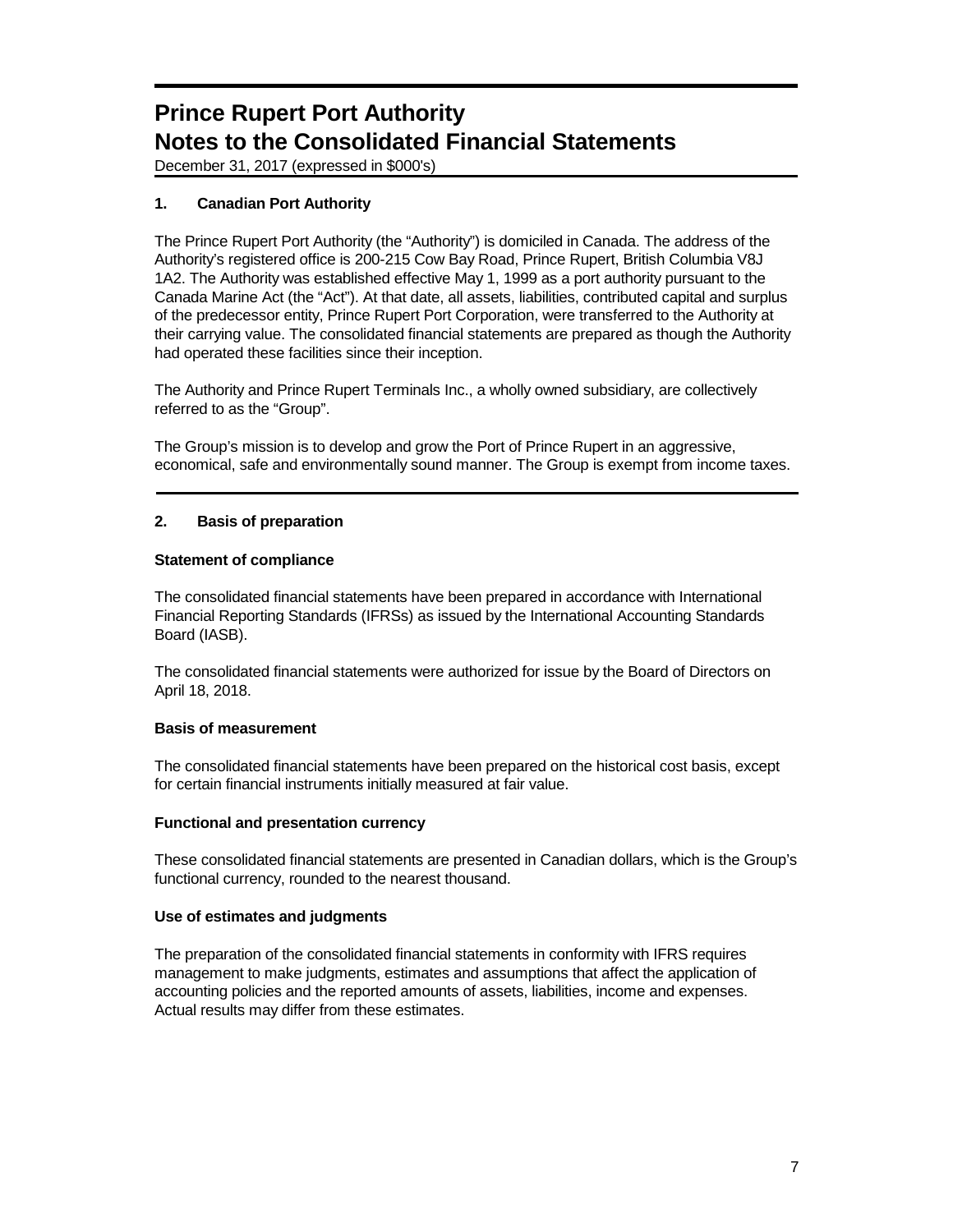December 31, 2017 (expressed in \$000's)

# **2. Basis of preparation** (continued)

# **Use of estimates and judgments** (continued)

Estimates and underlying assumptions are reviewed on an ongoing basis. Revisions to accounting estimates are recognized in the period in which the estimates are revised and in any future periods affected.

The most critical judgments in applying accounting policies that have the most significant effect on the amounts recognized in the Group's consolidated financial statements relate to lease classification (Note 11) and determination of cash-generating units (Note 5).

The areas which involve assumptions and estimation uncertainties that have a significant risk of resulting in a material adjustment within the next financial year are the measurement of defined benefit obligations (Note 10), determination of the useful lives of property and equipment (Note 3), estimation of amounts payable in lieu of taxes (Note 3), and provisions and contingencies (Note 14).

# **3. Significant accounting policies**

The accounting policies set out below have been applied consistently to all periods presented in these consolidated financial statements unless otherwise indicated.

# **Basis of consolidation**

These consolidated financial statements include the accounts of the Authority and its 100% owned subsidiary, Prince Rupert Terminals Inc. The fiscal year end of the subsidiary is December 31.

Intra-group balances and transactions, and any unrealized income and expenses arising from intra-group transactions, are eliminated in preparing the consolidated financial statements.

### **Payments in lieu of municipal taxes**

The amounts to be paid in lieu of taxes are estimated by the Group in accordance with the Payments in Lieu of Taxes Act based on the best available information. If new information gives rise to adjustments, the adjustments are made in the current period.

### **Foreign currency transactions**

Transactions in foreign currencies are translated to the respective functional currencies of Group entities at exchange rates at the dates of the transactions. Monetary assets and liabilities denominated in foreign currencies at the reporting date are retranslated to the functional currency at the exchange rate at that date.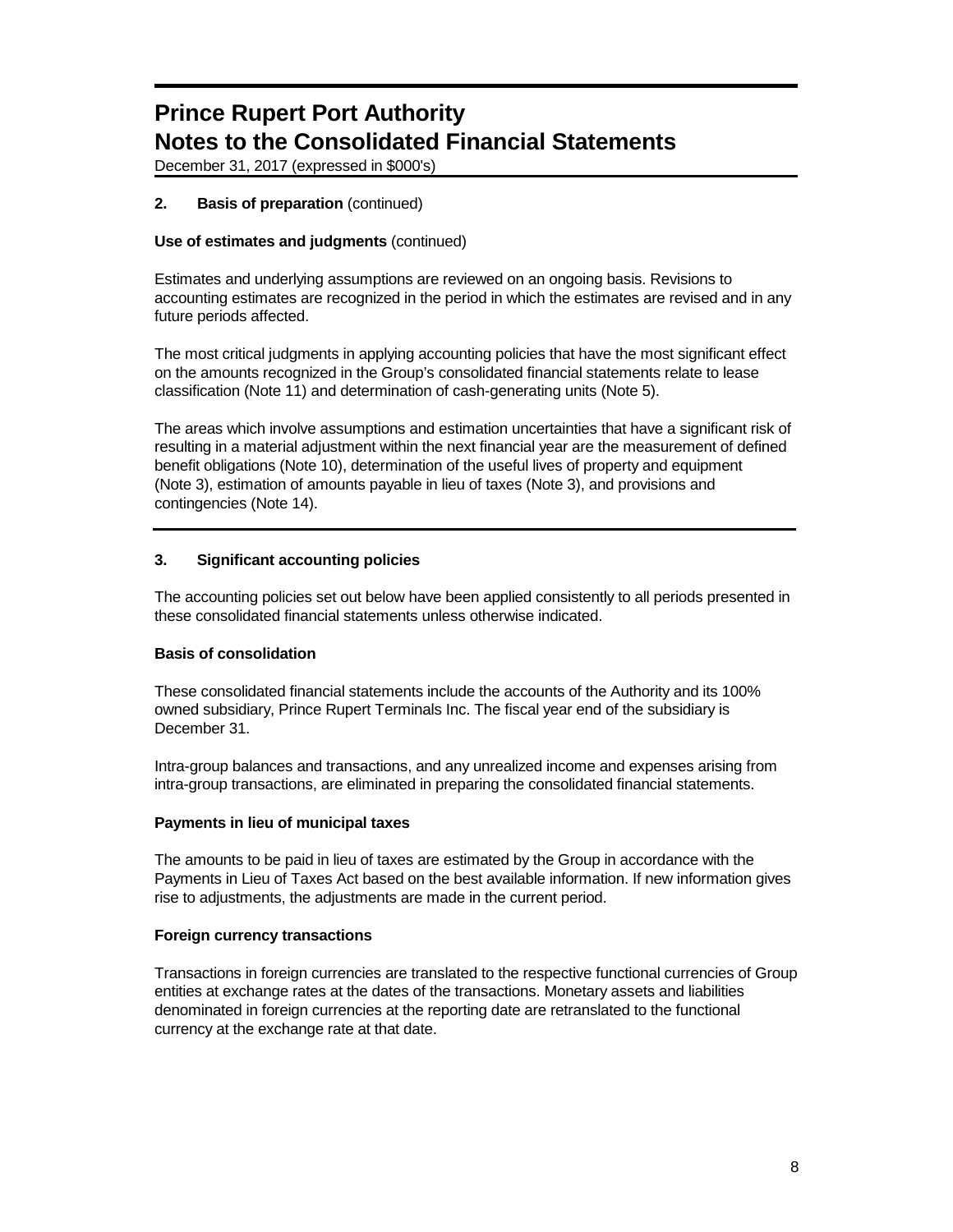December 31, 2017 (expressed in \$000's)

# **3. Significant accounting policies** (continued)

# **Foreign currency transactions** (continued)

The foreign currency gain or loss on monetary items is the difference between amortized cost in the functional currency at the beginning of the period, adjusted for effective interest and payments during the period, and the amortized cost in foreign currency translated at the exchange rate at the end of the reporting period. Foreign currency differences arising on retranslation are recognized in profit or loss. Non-monetary items that are measured in terms of historical cost in a foreign currency are translated using the exchange rate at the date of the transaction.

# **Revenue**

Revenue from wharfage and berthage is recognized when services are substantially rendered and collection is reasonably assured. The Group recognizes lease revenue in the period in which the rent becomes due and collection is reasonably assured. Lease revenue is recognized in profit or loss on a straight-line basis over the term of the lease. Lease revenue includes revenue from ground leases and exclusive rights agreements. Deferred revenues represent unearned lease revenue received from tenants, including payments for exclusive use of land for a limited period of time.

### **Property and equipment**

### **(a) Recognition and measurement**

Property and equipment are recorded at cost less accumulated amortization and accumulated impairment losses.

Cost includes expenditures that are directly attributable to the acquisition of the asset. The cost of self-constructed assets includes the cost of materials and direct labour, any other costs directly attributable to bringing the assets to a working condition for their intended use, and borrowing costs on qualifying assets.

### **(b) Subsequent costs**

When parts of an item of property and equipment have different useful lives, they are accounted for as separate items (major components) of property and equipment.

Gains and losses on disposal of an item of property and equipment are determined by comparing the proceeds from disposal with the carrying amount of property and equipment, and are recognized net within other income in profit or loss.

The cost of replacing a part of an item of property and equipment is recognized in the carrying amount of the item if it is probable that the future economic benefits embodied within the part will flow to the Group, and its cost can be measured reliably.

The carrying amount of the replaced part is derecognized. The costs of the day-to-day servicing of property and equipment are recognized in profit or loss as incurred.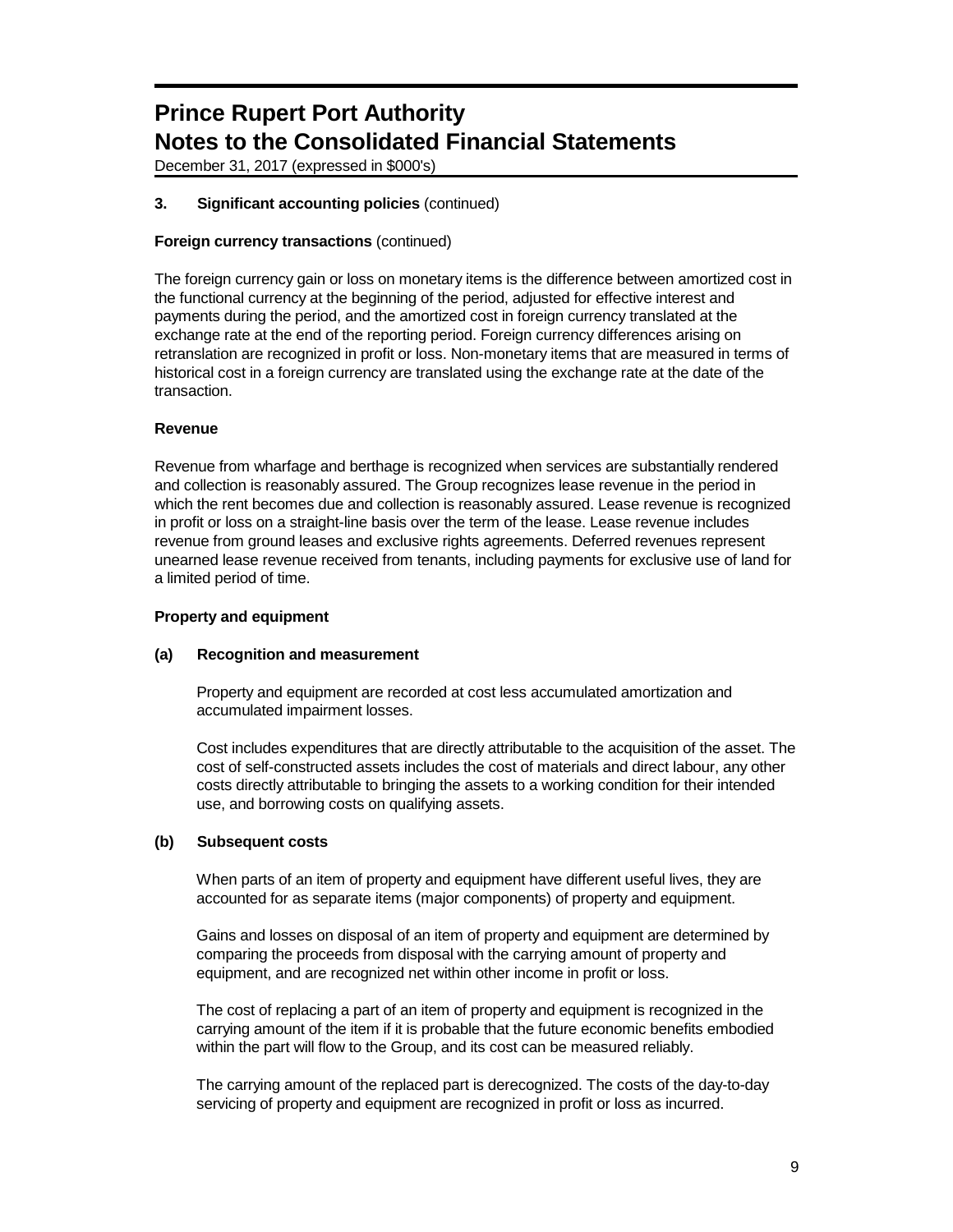December 31, 2017 (expressed in \$000's)

# **3. Significant accounting policies** (continued)

# **Property and equipment** (continued)

# **(c) Amortization**

Amortization is calculated on the straight-line basis commencing with the year the asset becomes operational, at rates based on the estimated useful lives of the assets as follows:

| Asset                          | Rate            |
|--------------------------------|-----------------|
|                                |                 |
| Berthing structures            | 1.67% - 10%     |
| Leasehold improvements         | Term of lease   |
| <b>Buildings</b>               | $2.5\% - 10\%$  |
| Roads and surfaces             | $1.67\% - 10\%$ |
| Utilities                      | $3.33\% - 10\%$ |
| Machinery and equipment        | $5\% - 30\%$    |
| Office furniture and equipment | 10% - 33.3%     |

Amortization methods, useful lives and residual values are reviewed at each financial year end and adjusted if appropriate. When changes are made, adjustments are reflected prospectively.

# **Intangible assets**

The Group's intangible assets consist of purchased computer software. Intangible assets are recorded at cost less accumulated amortization and accumulated impairment losses.

Amortization of intangible assets is calculated on a straight-line basis with estimated useful lives between 5 & 10 years. Amortization method, useful lives and residual values are reviewed at each financial year end and adjusted if appropriate. When changes are made, adjustments are reflected prospectively.

# **Employee benefits**

The Group has three pension plans. For employees hired before May 1, 1999, a defined benefit plan and a supplemental pension plan and for employees hired after May 1, 1999, a defined contribution plan is available.

Prior to May 1, 2000, the employees were covered by the Public Service Superannuation Plan administered by the Government of Canada. Under this plan, the Group is not required under legislation to make contributions with respect to actuarial deficiencies or for indexation payments under the Supplementary Retirement Benefits Act

All employees who retire from the Group and who receive a Public Service Superannuation pension are eligible for extended health care coverage. This coverage is provided at no additional cost to the Group.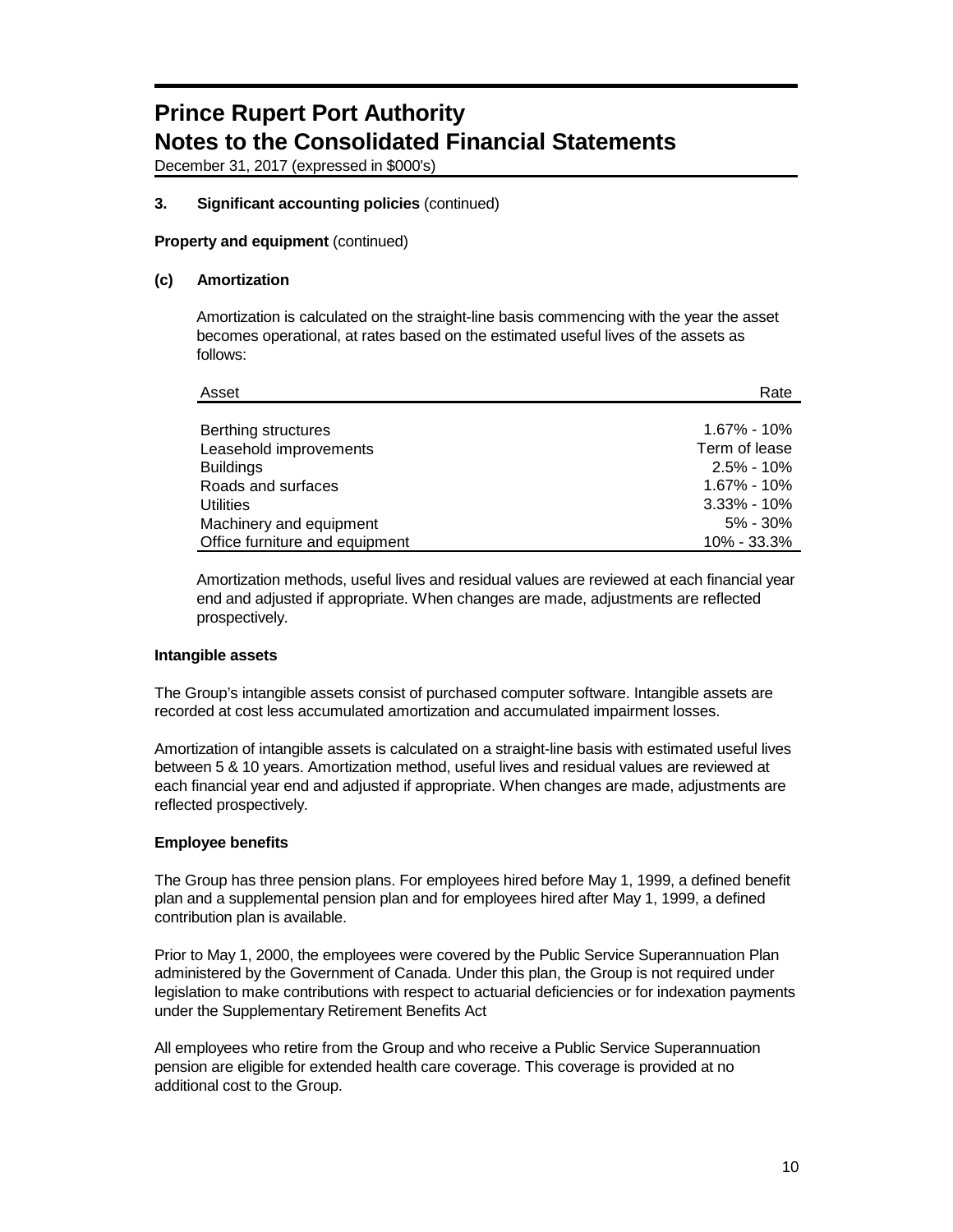December 31, 2017 (expressed in \$000's)

# **3. Significant accounting policies** (continued)

**Employee benefits** (continued)

### **(a) Short-term employee benefits**

Short-term employee benefit obligations are measured on an undiscounted basis and are expensed as the related service is provided.

A liability is recognized for the amount expected to be paid under short-term cash bonus or profit-sharing plans if the Group has a present legal or constructive obligation to pay this amount as a result of past service provided by the employee, and the obligation can be estimated reliably.

# **(b) Defined contribution plans**

A defined contribution plan is a post-employment benefit plan under which an entity pays fixed contributions into a separate entity and will have no legal or constructive obligation to pay further amounts. Obligations for contributions to defined contribution pension plans are recognized as an employee benefit expense in profit or loss in the periods during which services are rendered by employees. Prepaid contributions are recognized as an asset to the extent that a cash refund or a reduction in future payments is available.

# **(c) Defined benefit plans**

A defined benefit plan is a post-employment benefit plan other than a defined contribution plan. The Group's net obligation in respect of defined benefit pension plans is calculated separately for each plan by estimating the amount of future benefit that employees have earned in return for their service in the current and prior periods; that benefit is discounted to determine its present value. The calculation is performed annually by a qualified actuary using the projected unit credit method. When the calculation results in a benefit to the Group, the recognized asset is limited to the total of any unrecognized past service costs and the present value of economic benefits available in the form of any future refunds from the plan or reductions in future contributions to the plan. In order to calculate the present value of economic benefits, consideration is given to any minimum funding requirements.

Under IAS 19, the Group determines the net interest expense (income) on the net defined benefit liability (asset) for the period by applying the discount rate used to measure the defined benefit obligation at the beginning of the annual period to the then-net-defined benefit liability (asset), taking into account any changes in the net defined benefit liability (asset) during the period as a result of contributions and benefit payments. Consequently, the net interest on the net defined benefit liability (asset) comprises: interest cost on the defined benefit obligation, interest income on plan assets, and interest on the effect on the asset ceiling.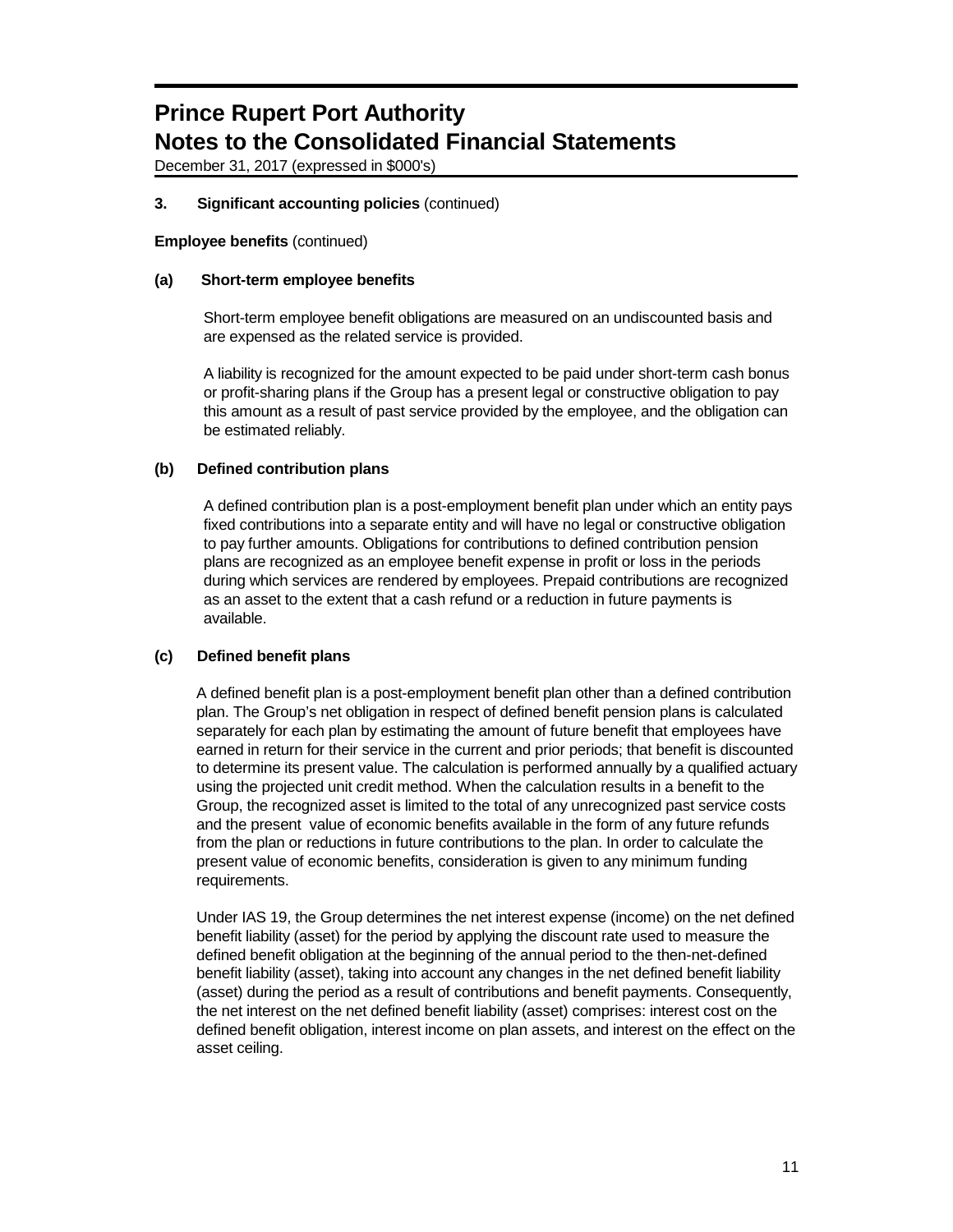December 31, 2017 (expressed in \$000's)

# **3. Significant accounting policies** (continued)

**Employee benefits** (continued)

### **(c) Defined benefit plans** (continued)

Net interest expense and other expenses related to defined benefit plans are recognized in profit or loss. Re-measurements of the net defined benefit liability, which comprise actuarial gains and losses, the return on plan assets (excluding interest) and the effect of the asset ceiling (if any), are recognized immediately in other comprehensive income (OCI).

When the benefits of a plan are changed or when a plan is curtailed, the resulting change in benefit that relates to past service or the gain or loss on curtailment is recognized immediately in profit or loss. The Group recognizes gains and losses on the settlement of a defined benefit plan when the settlement occurs.

# **(d) Termination benefits**

Termination benefits are recognized as an expense when the Group is committed demonstrably, without realistic possibility of withdrawal, to a formal detailed plan to either terminate employment before the normal retirement date, or to provide termination benefits as a result of an offer made to encourage voluntary redundancy. Termination benefits for voluntary redundancies are recognized as an expense if the Group has made an offer of voluntary redundancy, it is probable that the offer will be accepted, and the number of acceptances can be estimated reliably.

### **Financial instruments**

### **(a) Non-derivative financial assets**

The Group initially recognizes loans and receivables and deposits on the date that they are originated. All other financial assets are recognized initially on the trade date at which the Group becomes a party to the contractual provisions of the instrument.

The Group derecognizes a financial asset when the contractual rights to the cash flows from the asset expire, or it transfers the rights to receive the contractual cash flows on the financial asset in a transaction in which substantially all the risks and rewards of ownership of the financial asset are transferred.

Financial assets and liabilities are offset and the net amount presented in the statement of financial position when, and only when, the Group has a legal right to offset the amounts and intends either to settle on a net basis or to realize the asset and settle the liability simultaneously.

The Group has the following non-derivative financial assets: loans and receivables.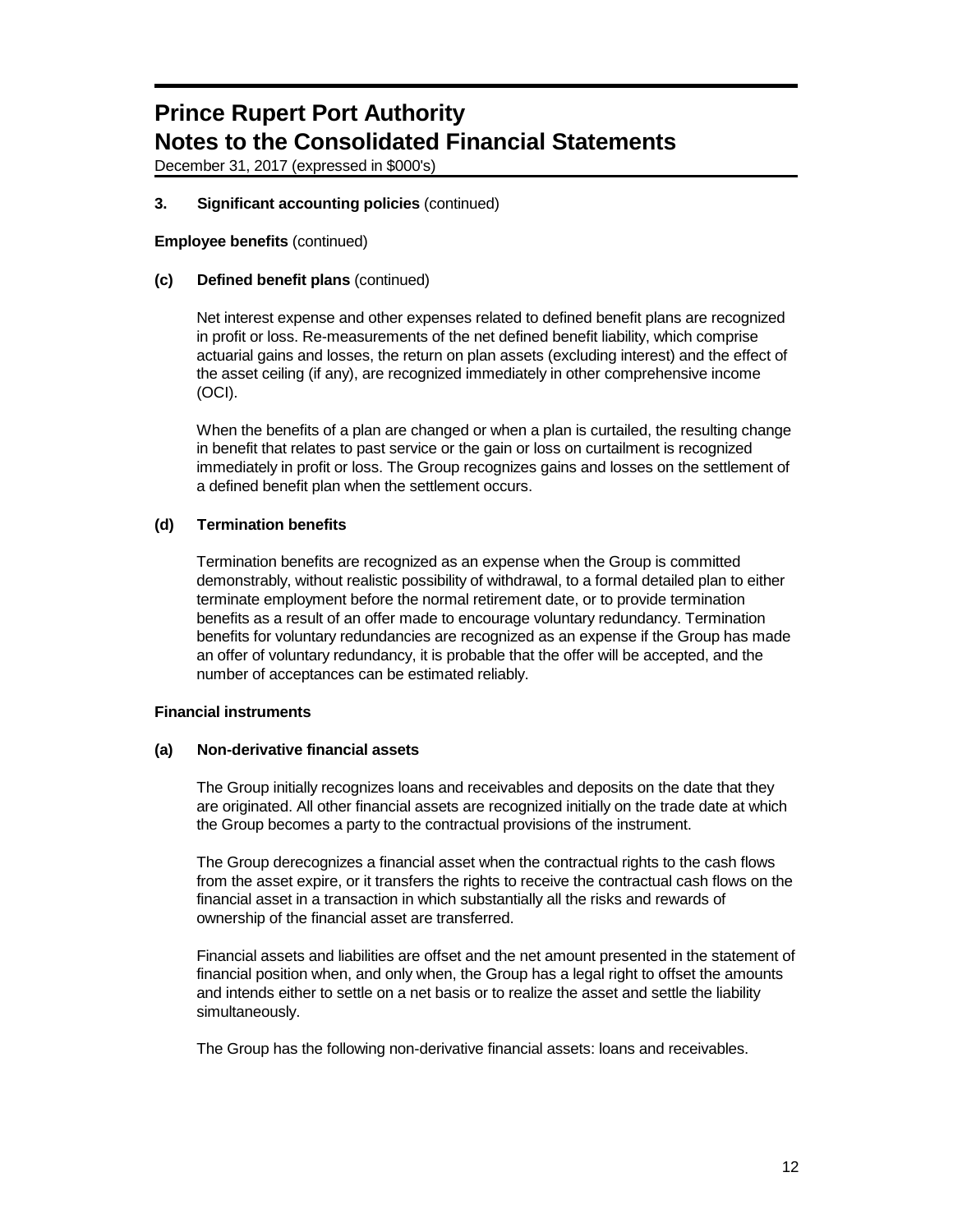December 31, 2017 (expressed in \$000's)

# **3. Significant accounting policies** (continued)

**Financial instruments** (continued)

# **(a) Non-derivative financial assets** (continued)

### *Loans and receivables*

Loans and receivables are financial assets with fixed or determinable payments that are not quoted in an active market. Such assets are recognized initially at fair value plus any directly attributable transaction costs. Subsequent to initial recognition loans and receivables are measured at amortized cost using the effective interest method, less any impairment losses.

Cash, accounts receivable and term deposits are classified as loans and receivable, and are recorded at amortized cost.

The Group's cash and cash equivalents are defined as deposits in banks and investments with original maturities of less than 90 days and are classified as loans and receivables.

# **(b) Non-derivative financial liabilities**

The Group initially recognizes debt securities issued and subordinated liabilities on the date that they are originated. All other financial liabilities are recognized initially on the trade date at which the Group becomes a party to the contractual provisions of the instrument.

The Group derecognizes a financial liability when its contractual obligations are discharged or cancelled or expire.

Financial assets and liabilities are offset and the net amount presented in the statement of financial position when, and only when, the Group has a legal right to offset the amounts and intends either to settle on a net basis or to realize the asset and settle the liability simultaneously.

The Group has the following non-derivative financial liabilities: accounts payable and accrued liabilities and long-term debt.

Such financial liabilities are recognized initially at fair value plus any directly attributable transaction costs. Subsequent to initial recognition these financial liabilities are measured at amortized cost using the effective interest method.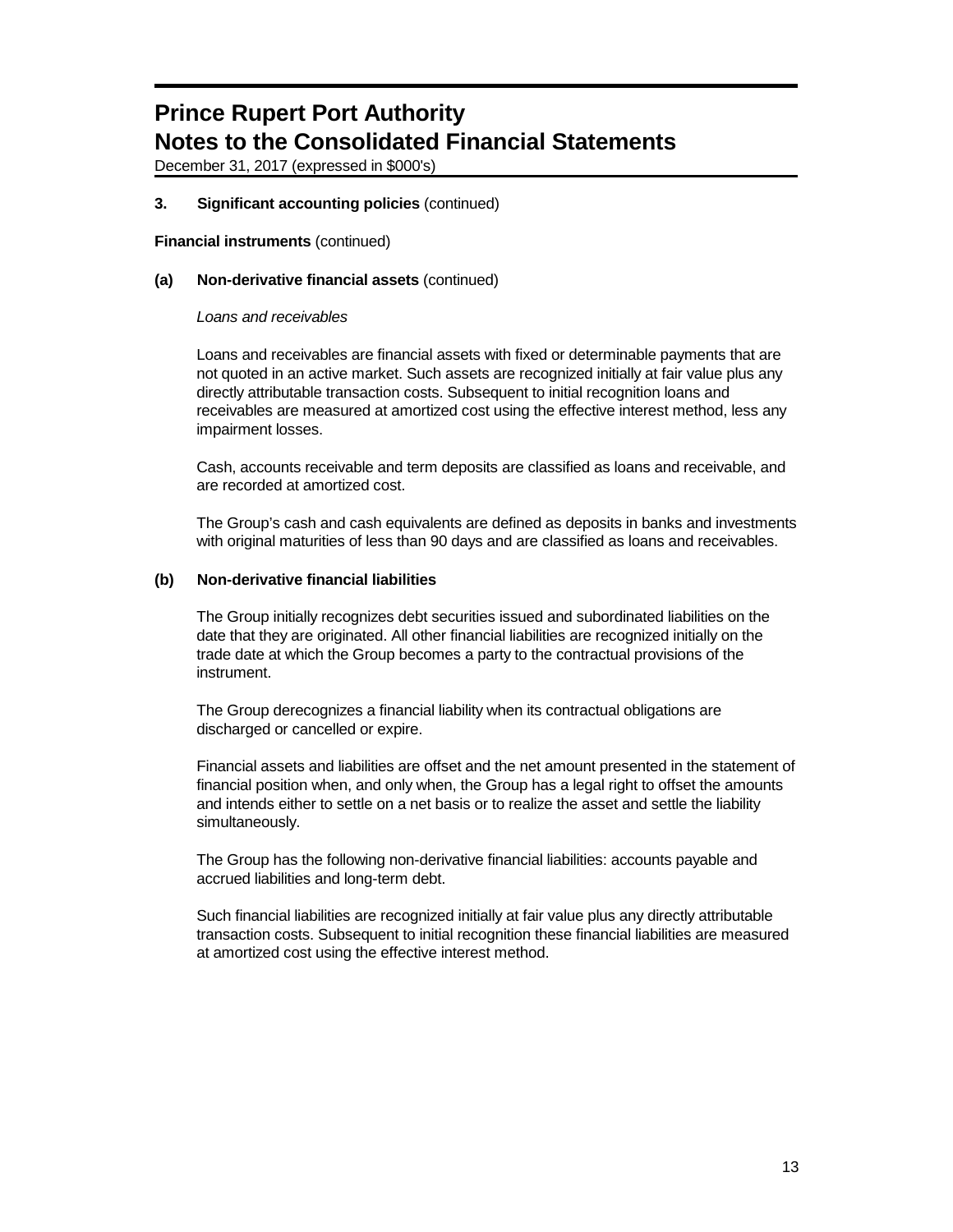December 31, 2017 (expressed in \$000's)

# **3. Significant accounting policies** (continued)

### **Impairment**

### **(a) Financial assets (including receivables)**

A financial asset not carried at fair value through profit or loss is assessed at each reporting date to determine whether there is objective evidence that it is impaired. A financial asset is impaired if objective evidence indicates that a loss event has occurred after the initial recognition of the asset, and that the loss event had a negative effect on the estimated future cash flows of that asset that can be estimated reliably.

Objective evidence that financial assets are impaired can include default or delinquency by a debtor, restructuring of an amount due to the Group on terms that the Group would not consider otherwise, or indications that a debtor or issuer will enter bankruptcy. The Group considers evidence of impairment for receivables and held-to-maturity investment securities at a specific asset level. All individually significant receivables are assessed for specific impairment. Any such impairment is recorded in profit and loss.

An impairment loss in respect of a financial asset measured at amortized cost is calculated as the difference between its carrying amount and the present value of the estimated future cash flows discounted at the asset's original effective interest rate.

Losses are recognized in profit or loss and reflected in an allowance account against receivables. When a subsequent event causes the amount of impairment loss to decrease, the decrease in impairment loss is reversed through profit or loss.

# **(b) Non-financial assets**

The carrying amounts of the Group's non-financial assets are reviewed at each reporting date to determine whether there is any indication of impairment. If any such indication exists, then the asset's recoverable amount is estimated.

The recoverable amount of an asset or cash-generating unit is the greater of its value in use and its fair value less costs to sell. In assessing value in use, the estimated future cash flows are discounted to their present value using a pre-tax discount rate that reflects current market assessments of the time value of money and the risks specific to the asset. For the purpose of impairment testing, assets that cannot be tested individually are grouped together into the smallest group of assets that generates cash inflows from continuing use that are largely independent of the cash inflows of other assets or groups of assets (the "cash-generating unit, or CGU").

The Group's corporate assets do not generate separate cash inflows. If there is an indication that a corporate asset may be impaired, then the recoverable amount is determined for the CGU to which the corporate asset belongs.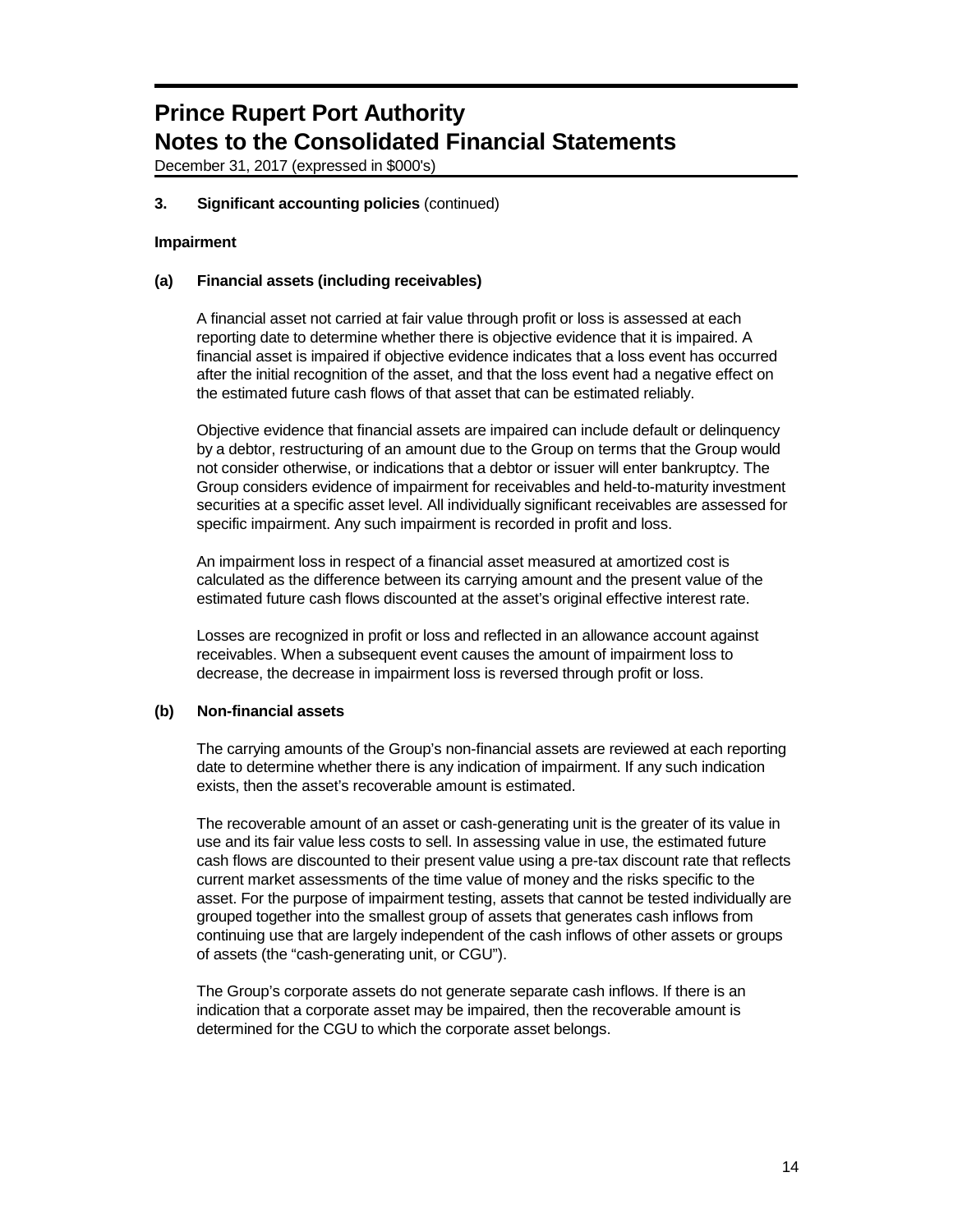December 31, 2017 (expressed in \$000's)

# **3. Significant accounting policies** (continued)

**Impairment** (continued)

# **(b) Non-financial assets** (continued)

An impairment loss is recognized if the carrying amount of an asset or its CGU exceeds its estimated recoverable amount. Impairment losses are recognized in profit or loss. Impairment losses recognized in respect of CGUs are allocated to reduce the carrying amounts of the assets in the unit (group of units) on a pro rata basis. Impairment losses recognized in prior periods are assessed at each reporting date for any indications that the loss has decreased or no longer exists. An impairment loss is reversed if there has been a change in the estimates used to determine the recoverable amount. An impairment loss is reversed only to the extent that the asset's carrying amount does not exceed the carrying amount that would have been determined, net of depreciation or amortization, if no impairment loss had been recognized.

# **Contributions**

Government contributions are presented on a net basis as a reduction of either the cost of the related property and equipment with amortization calculated on the net amount or the related expenditures in profit or loss, as applicable. Contributions received from non-government contributors are recognized as revenue in accordance with IAS 18 Revenue and IFRIC 18 Transfers of Assets from Customers, and the timing of revenue recognition is based on the Group's performance obligations following the receipt of the assets acquired through the contributions. Deferred contributions represent contributions from non-government contributors towards the cost of the Group's property and equipment which will benefit the non-government contributors over time, and contributions from government entities for which the corresponding assets have not yet been acquired or constructed or the corresponding expenses have not yet been incurred.

# **Provisions**

A provision is recognized if, as a result of a past event, the Group has a present legal or constructive obligation that can be estimated reliably, and it is probable that an outflow of economic benefits will be required to settle the obligation. Provisions are determined by discounting the expected future cash flows at a pre-tax rate that reflects current market assessments of the time value of money and the risks specific to the liability. The unwinding of the discount is recognized as finance cost.

# **Onerous contracts**

A provision for onerous contracts is recognized when the expected benefits to be derived by the Group from a contract are lower than the unavoidable cost of meeting its obligations under the contract. The provision is measured at the present value of the lower of the expected cost of terminating the contract and the expected net cost of continuing with the contract. Before a provision is established, the Group recognizes any impairment loss on the assets associated with that contract.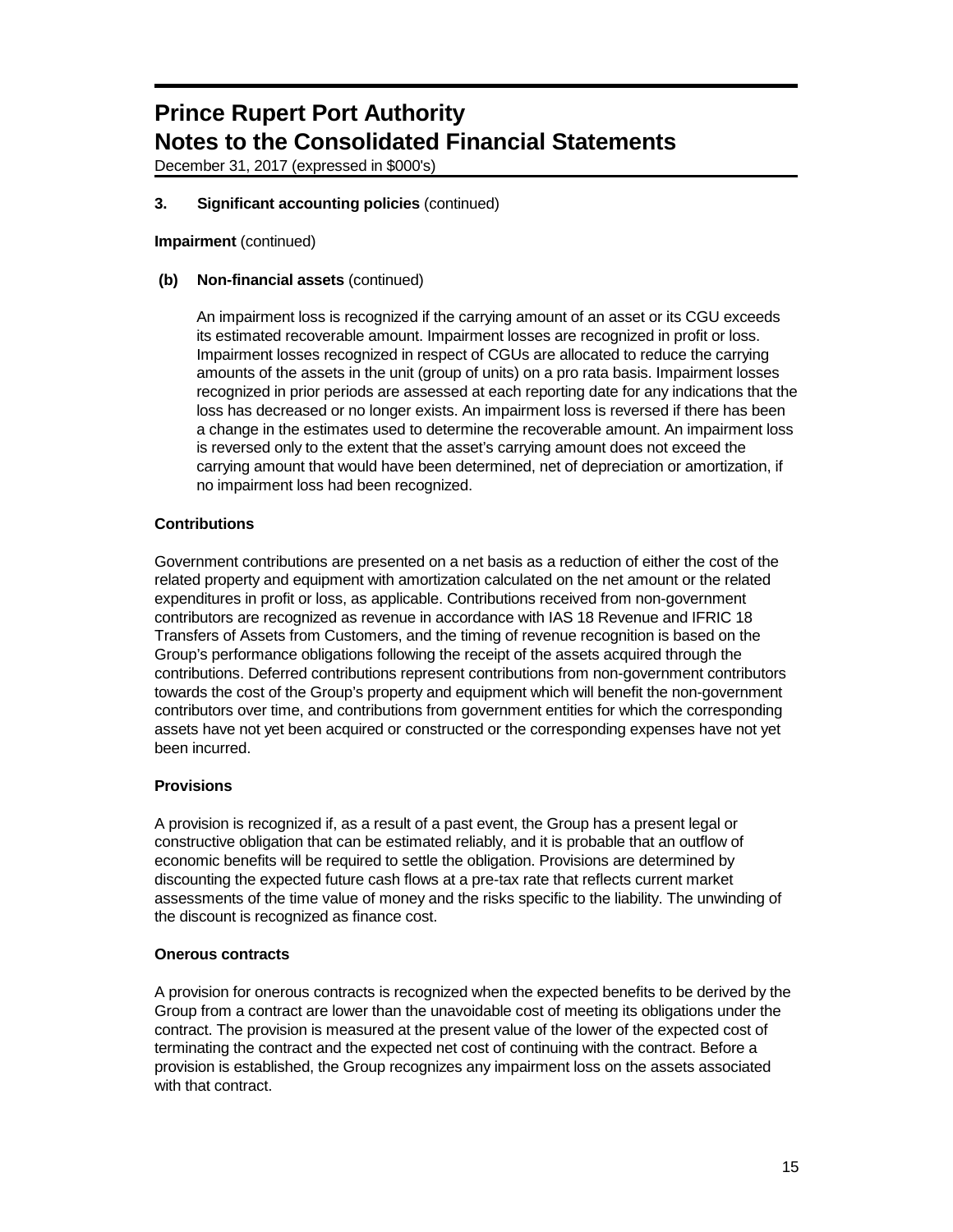December 31, 2017 (expressed in \$000's)

# **3. Significant accounting policies** (continued)

### **Lease payments**

Leases in which a significant portion of the risks and rewards of ownership are retained by the Group are classified as operating leases. Payments made or received under operating leases are recognized in profit or loss on a straight-line basis over the term of the lease. Leases are classified as finance leases if the terms of the lease transfer substantially all the risks and rewards of ownership to the lessee. Lease incentives received are recognized as an integral part of the total lease expense or revenue, over the term of the lease.

Minimum lease payments made or received under finance leases are apportioned between the finance expense or income and the reduction of the outstanding liability or receivable. The finance expense or income is allocated to each period during the lease term so as to produce a constant periodic rate of interest on the remaining balance of the liability or receivable.

Initial direct costs incurred in negotiating a lease are added to the carrying amount of the leased asset and recognized on a straight-line basis over the term of the lease.

Contingent lease payments or receipts are accounted for in the period in which they are incurred.

### *Determining whether an arrangement contains a lease*

At inception of an arrangement, the Group determines whether such an arrangement is or contains a lease. A specific asset is the subject of a lease if fulfilment of the arrangement is dependent on the use of that specified asset. An arrangement conveys the right to use the asset if the arrangement conveys to the Group the right to control the use of the underlying asset.

At inception or upon reassessment of the arrangement, the Group separates payments and other consideration required by such an arrangement into those for the lease and those for other elements on the basis of their relative fair values.

### **Finance income and finance costs**

Finance income comprises interest income on funds invested and changes in the fair value of financial assets at fair value through profit or loss. Interest income is recognized as it accrues in profit or loss, using the effective interest method.

Finance costs comprise interest expense on borrowings, unwinding of the discount on provisions, changes in the fair value of financial assets at fair value through profit or loss and impairment losses recognized on financial assets. Borrowing costs that are not directly attributable to the acquisition, construction or production of a qualifying asset are recognized in profit or loss using the effective interest method.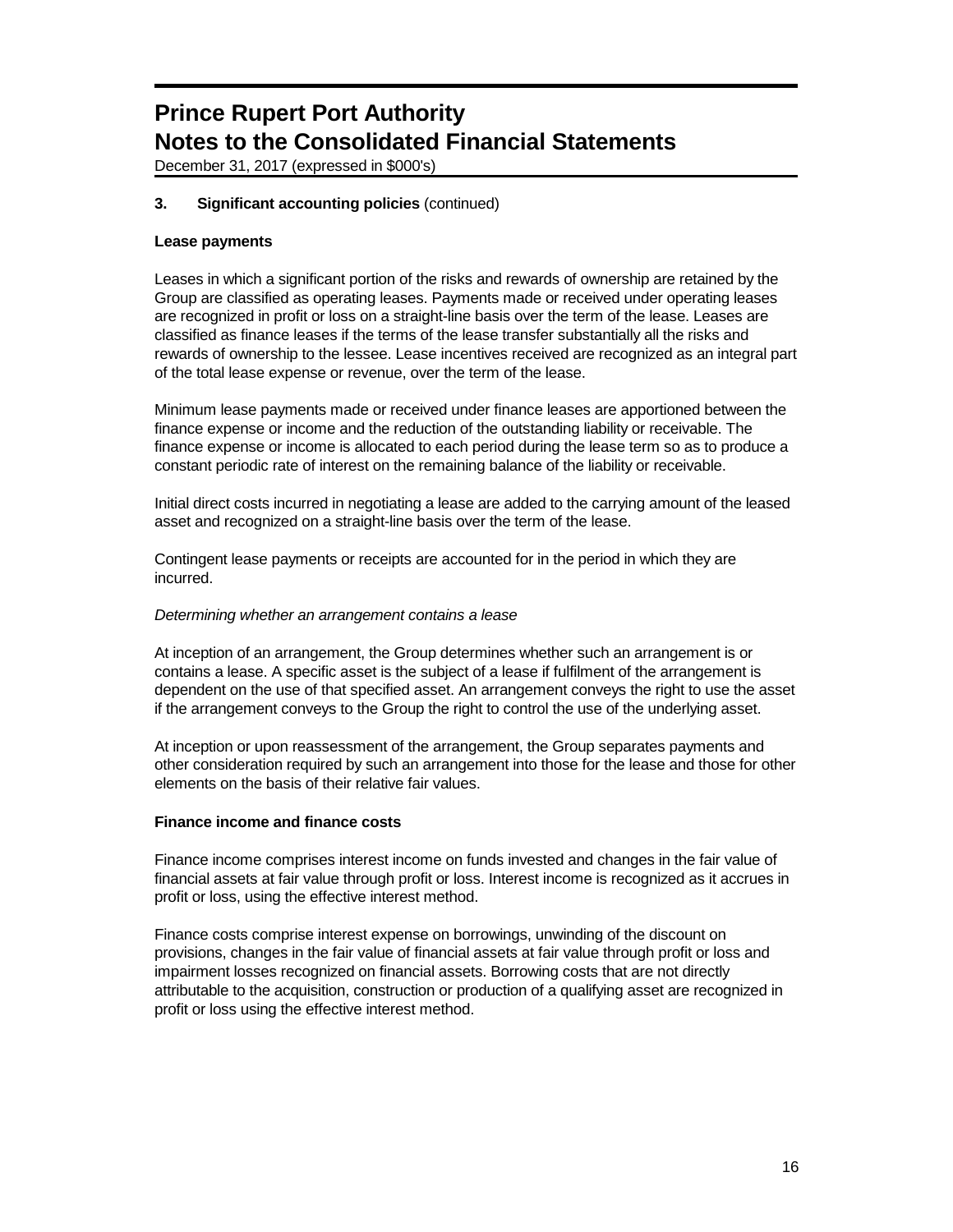December 31, 2017 (expressed in \$000's)

# **3. Significant accounting policies** (continued)

# **Future accounting standards**

The following is a summary of recent accounting pronouncements which have not yet been adopted by the Group:

# **(a) IFRS 9** *Financial Instruments*

In November 2009 the IASB issued IFRS 9 *Financial Instruments* (IFRS 9 (2009)), and in October 2010, the IASB published amendments to IFRS 9 (IFRS 9 (2010)). In July 2014, the IASB issued a new general hedge accounting standard, which forms part of IFRS 9 Financial Instruments (2014). The new standard is mandatorily effective for periods beginning January 1, 2018 with early adoption permitted.

IFRS 9 (2009) introduces new requirements for the classification and measurement of financial assets. Under IFRS 9 (2009), financial assets are classified and measured based on the business model in which they are held and the characteristics of their contractual cash flows. IFRS 9 (2010) introduces additional changes relating to financial liabilities. IFRS 9 (2013) introduces new standards for general hedge accounting.

The mandatory effective date is for annual periods beginning on or after January 1, 2018; however, early adoption of the new standard is still permitted. Previous versions of IFRS 9 may be adopted early if not already done so provided the relevant date of initial adoption is before February 1, 2015. The Group will adopt IFRS 9 (2009), IFRS 9 (2010), IFRS 9 (2013) and IFRS 9 (2014) in its financial statements for the annual period beginning on January 1, 2018.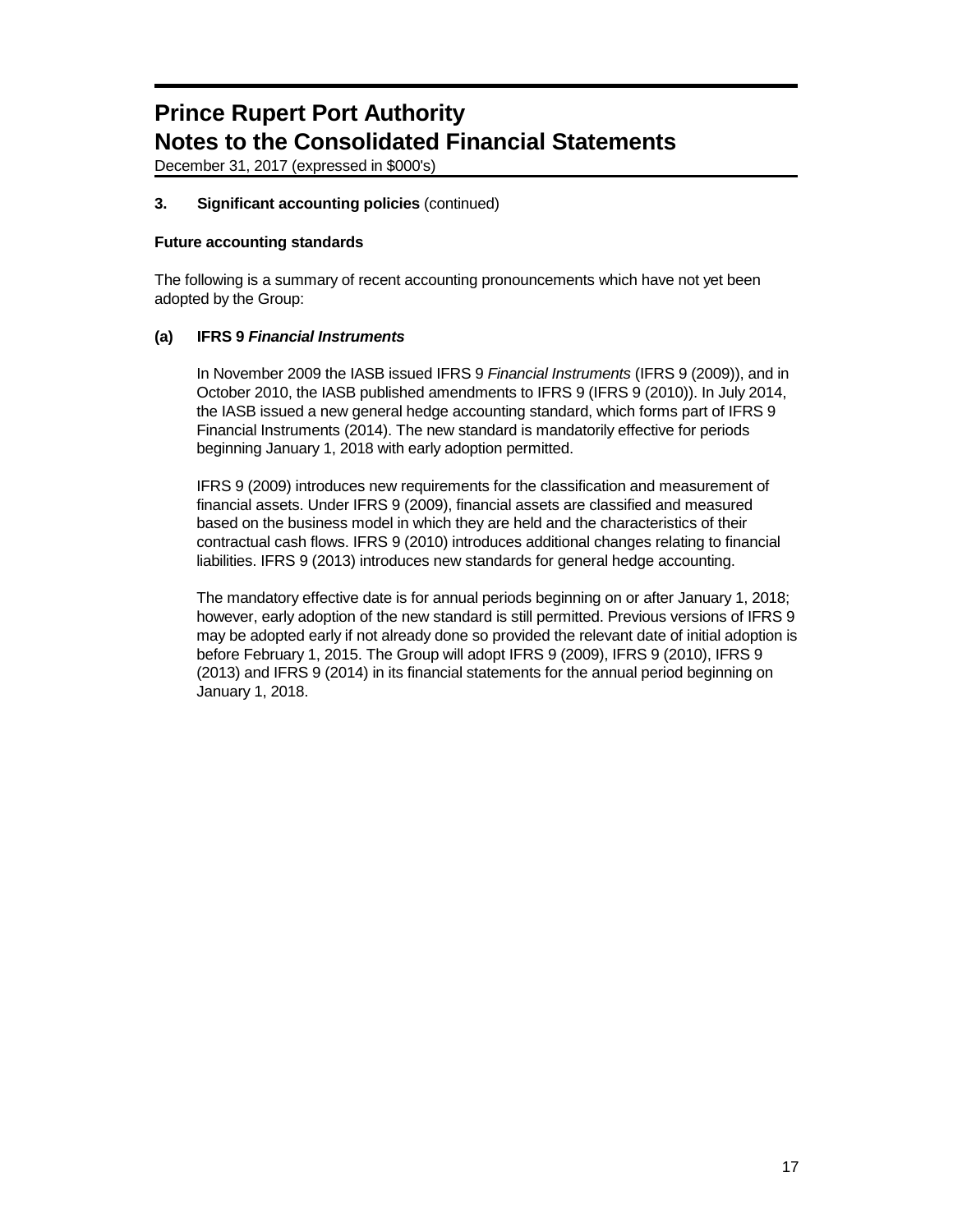December 31, 2017 (expressed in \$000's)

# **3. Significant accounting policies** (continued)

**Future accounting standards** (continued)

### **(b) IFRS 15** *Revenue from Contracts with Customers*

IFRS 15 *Revenue from Contracts with Customers* presents new requirements for the recognition of revenue, replacing IAS 18 'Revenue', IAS 11 'Construction Contracts', and several revenue-related Interpretations. The new standard establishes a control-based revenue recognition model and provides additional guidance in many areas not covered in detail under existing IFRSs, including how to account for arrangements with multiple performance obligations, variable pricing, customer refund rights, supplier repurchase options, and other common complexities.

The mandatory effective date is for annual periods beginning on or after January 1, 2018; however, early adoption of the new standard is still permitted. The Group intends to adopt IFRS 15 in its financial statements for the annual period beginning on January 1, 2018. The extent of the impact of adoption of the amendments has not yet been determined.

# **(c) IFRS 16** *Leases*

In January 2016, The IASB released IFRS 16 Leases, completing its long-running project on lease accounting. IFRS 16 sets out the principles for the recognition, measurement, presentation and disclosure of leases for both parties to a contract (the lessee and the lessor). They are effective for periods beginning on or after January 1, 2019, with earlier application permitted. The Group intends to adopt the standard in its financial statements for the annual period beginning on January 1, 2018.

### **4. Accounts receivable**

|                                               | 2017        |    | 2016   |
|-----------------------------------------------|-------------|----|--------|
| Accounts receivables due from related parties | \$<br>6.110 | -S | 7,364  |
| Trade receivables                             | 8,358       |    | 6,064  |
| Other receivables                             | 237         |    | 231    |
|                                               | 14.705      | S  | 13,659 |

The Group's exposure to credit and currency risks, and impairment losses related to trade and other receivables, is disclosed in Note 9.

During the year, the Group earned lease revenue of \$13,073 (2016: \$12,200) from the Government of Canada and its related entities. The amounts owing from related parties are from the Government of Canada and its related entities.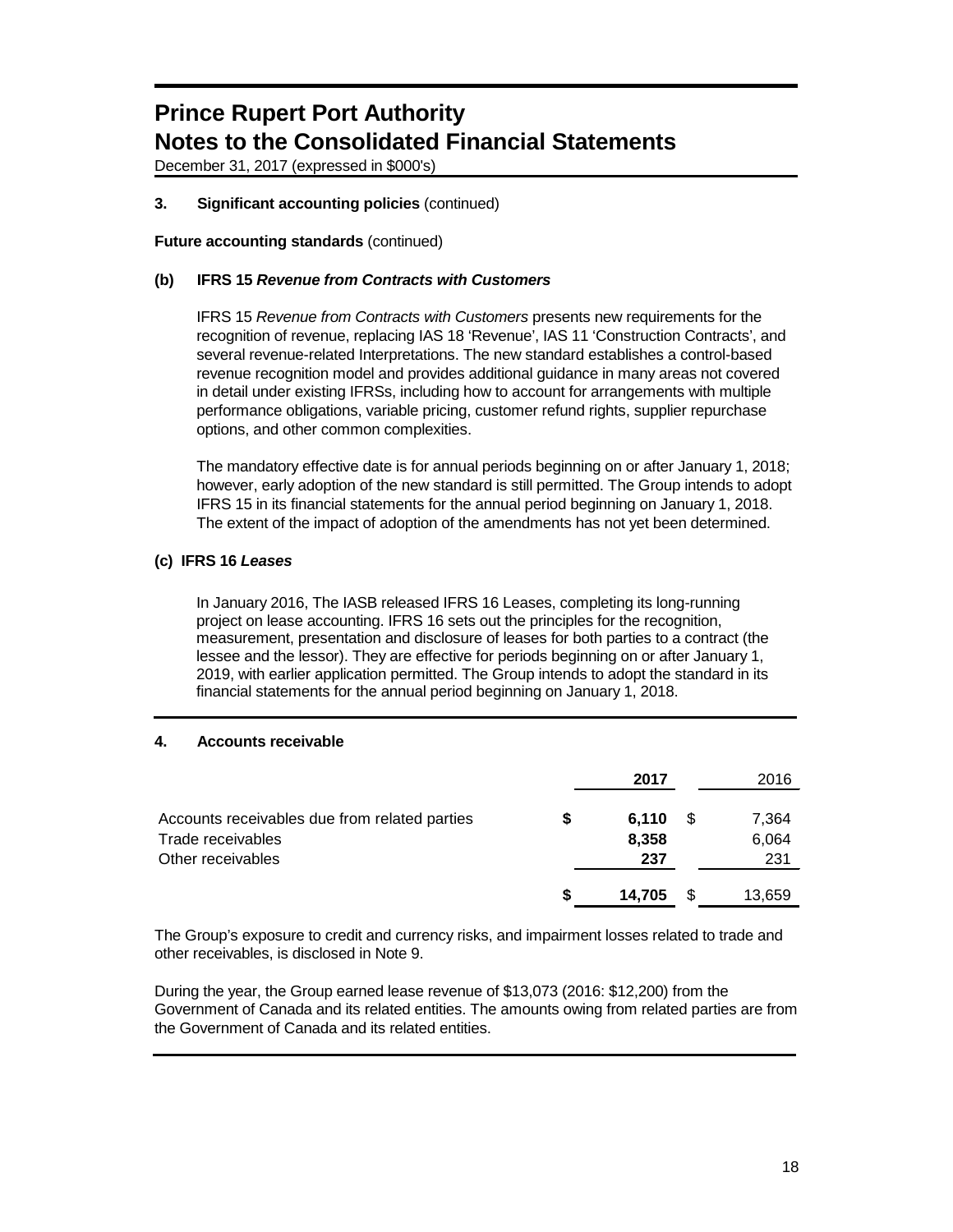December 31, 2017 (expressed in \$000's)

# **5. Property and equipment**

|                                                | 2017          | 2016          |
|------------------------------------------------|---------------|---------------|
| Land                                           |               |               |
| Cost                                           | \$<br>67,146  | \$<br>61,940  |
| Berthing structures                            |               |               |
| Cost                                           | 20,740        | 20,740        |
| Accumulated amortization and impairment losses | (3, 729)      | (3, 364)      |
|                                                | 17,011        | 17,376        |
| Leasehold improvements                         |               |               |
| Cost                                           | 486           | 385           |
| Accumulated amortization and impairment losses | (356)         | (241)         |
|                                                | 130           | 144           |
| <b>Buildings</b>                               |               |               |
| Cost                                           | 9,353         | 9,373         |
| Accumulated amortization and impairment losses | (3, 645)      | (3, 409)      |
|                                                | 5,708         | 5,964         |
| Roads and surfaces                             |               |               |
| Cost                                           | 40,799        | 40,799        |
| Accumulated amortization                       | (5,905)       | (4,685)       |
|                                                | 34,894        | 36,114        |
| <b>Utilities</b>                               |               |               |
| Cost                                           | 30,742        | 29,570        |
| Accumulated amortization and impairment losses | (5,804)       | (4,678)       |
|                                                | 24,938        | 24,892        |
| Machinery and equipment                        |               |               |
| Cost                                           | 4,280         | 2,583         |
| Accumulated amortization and impairment losses | (1,651)       | (1, 294)      |
|                                                | 2,629         | 1,289         |
| Office furniture and equipment                 |               |               |
| Cost                                           | 1,950         | 1,833         |
| Accumulated amortization                       | (1, 120)      | (865)         |
|                                                | 830           | 968           |
| Construction in progress                       |               |               |
| Cost                                           | 39,019        | 17,138        |
| Total property and equipment                   | \$<br>192,305 | \$<br>165,825 |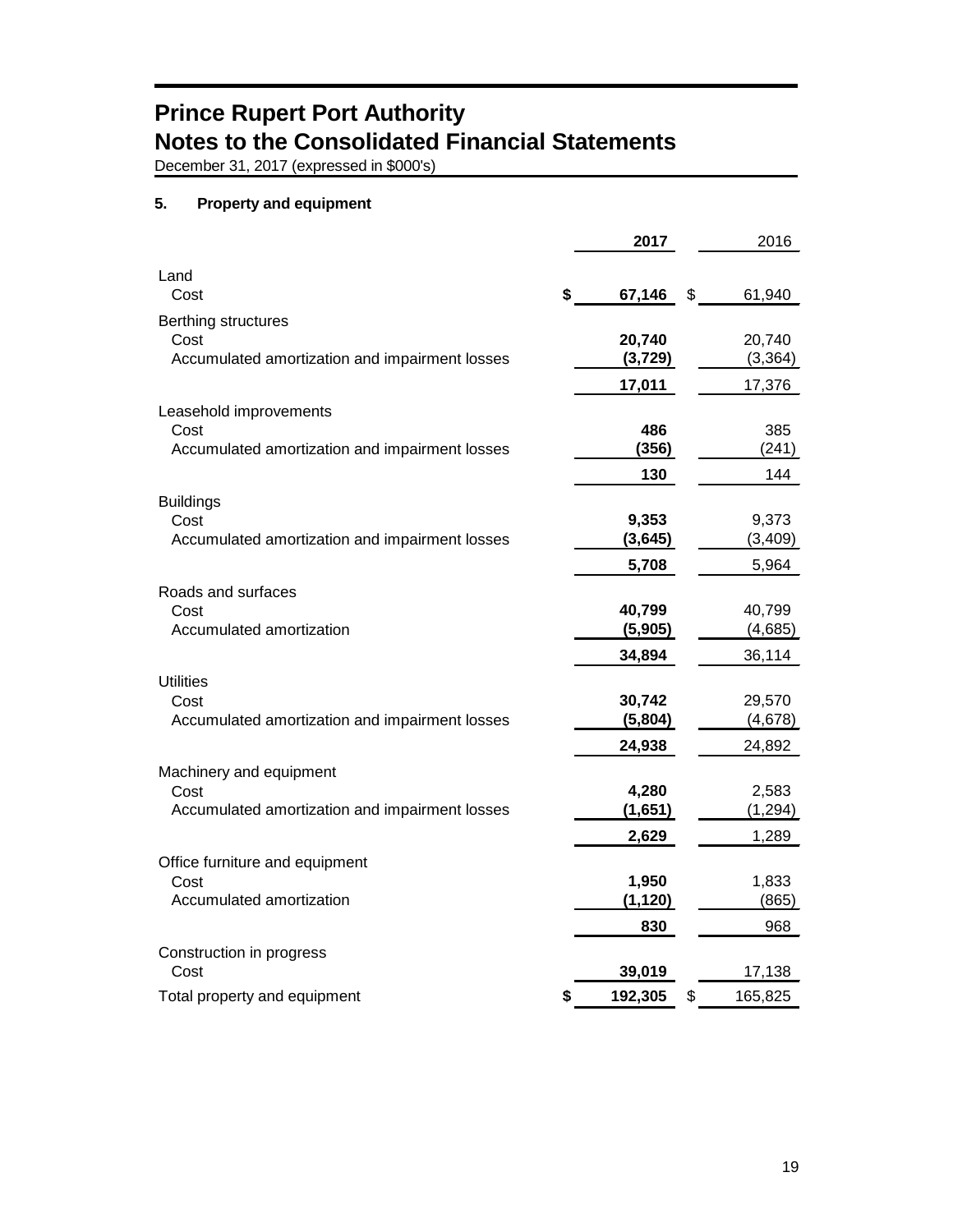December 31, 2017 (expressed in \$000's)

# **5. Property and equipment** (continued)

# *Reconciliations*

Reconciliations of the carrying amounts for each class of property and equipment are as follows:

|                                                             | 2017         | 2016         |
|-------------------------------------------------------------|--------------|--------------|
| Land                                                        |              |              |
| Carrying amount at January 1                                | \$<br>61,940 | \$<br>60,761 |
| Transfers from construction in progress                     | 5,206        | 1,179        |
| Carrying amount at December 31                              | 67,146       | 61,940       |
| <b>Berthing structures</b>                                  |              |              |
| Carrying amount at January 1                                | 17,376       | 17,566       |
| Transfers from construction in progress                     |              | 171          |
| <b>Disposals</b>                                            |              |              |
| Amortization                                                | (365)        | (361)        |
| Carrying amount at December 31                              | 17,011       | 17,376       |
| Leasehold improvements                                      |              |              |
| Carrying amount at January 1                                | 144          | 185          |
| Transfers from construction in progress<br>Amortization     | 101          | 60           |
|                                                             | (115)        | (101)        |
| Carrying amount at December 31                              | 130          | 144          |
| <b>Buildings</b>                                            |              |              |
| Carrying amount at January 1                                | 5,964        | 5,996        |
| Transfers from construction in progress<br><b>Disposals</b> | (15)         | 190          |
| Amortization                                                | (241)        | (222)        |
| Carrying amount at December 31                              | 5,708        | 5,964        |
| Roads and surfaces                                          |              |              |
| Carrying amount at January 1                                | 36,114       | 37,334       |
| Transfers from construction in progress                     |              |              |
| Amortization                                                | (1, 220)     | (1,220)      |
| Carrying amount at December 31                              | 34,894       | 36,114       |
| <b>Utilities</b>                                            |              |              |
| Carrying amount at January 1                                | 24,892       | 19,201       |
| Transfers from construction in progress                     | 1,172        | 6,686        |
| Disposals<br>Amortization                                   | (1, 126)     | (995)        |
|                                                             |              |              |
| Carrying amount at December 31                              | 24,938       | 24,892       |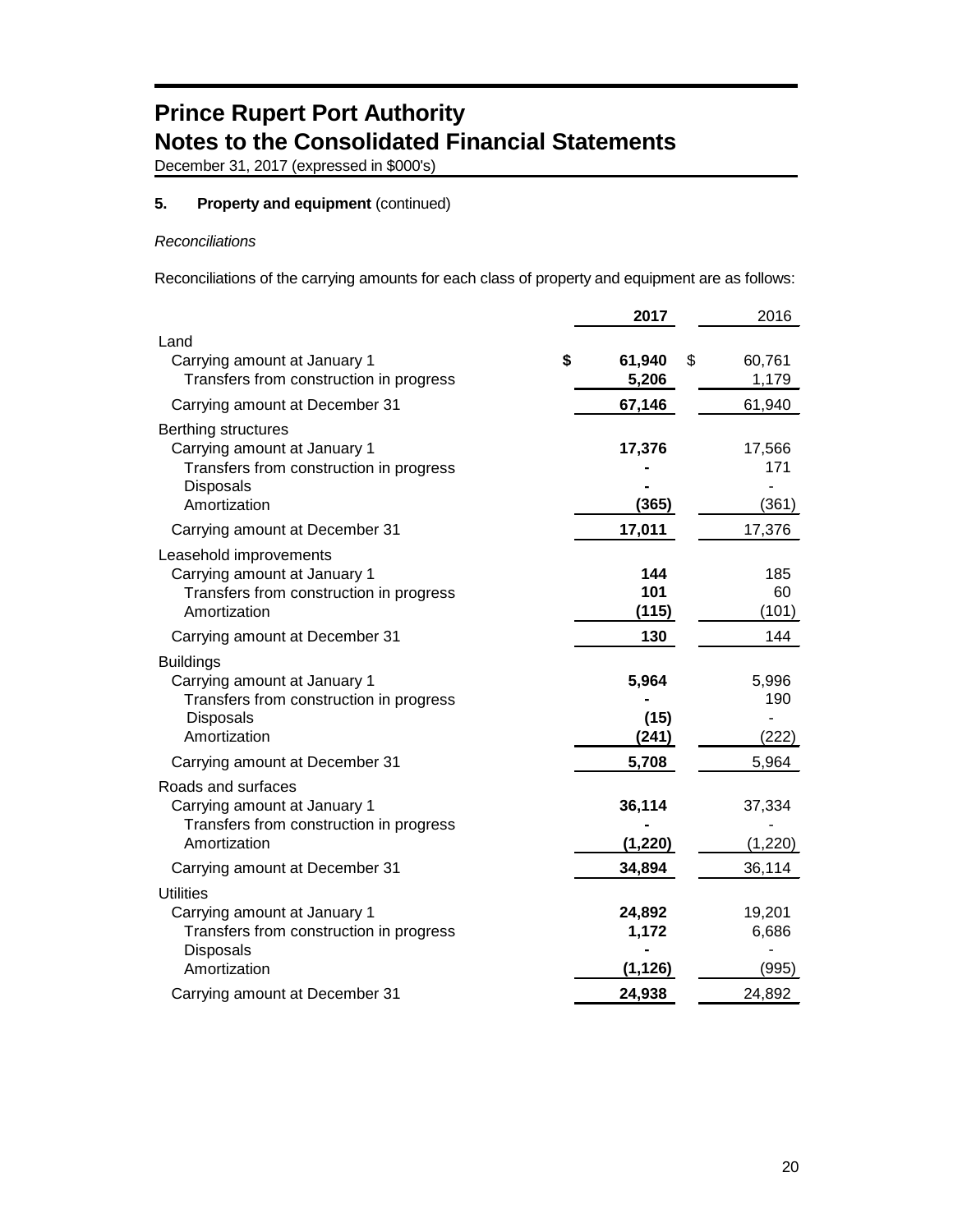December 31, 2017 (expressed in \$000's)

# **5. Property and equipment** (continued)

*Reconciliations* (continued)

|                                         | 2017     | 2016          |
|-----------------------------------------|----------|---------------|
| Machinery and equipment                 |          |               |
| Carrying amount at January 1            | 1,289    | 1,444         |
| Transfers from construction in progress | 1,731    | 125           |
| <b>Disposals</b>                        | (22)     |               |
| Amortization                            | (369)    | (280)         |
| Carrying amount at December 31          | 2,629    | 1,289         |
| Office furniture and equipment          |          |               |
| Carrying amount at January 1            | 968      | 805           |
| Transfers from construction in progress | 117      | 377           |
| Amortization                            | (255)    | (214)         |
| Carrying amount at December 31          | 830      | 968           |
| Construction in progress                |          |               |
| Carrying amount at January 1            | 17,138   | 14,682        |
| Additions                               | 32,645   | 11,244        |
| <b>Disposals</b>                        | (2, 437) |               |
| Transfers to other classes of property  |          |               |
| and equipment and intangible assets     | (8, 327) | (8,788)       |
| Carrying amount at December 31          | 39,019   | 17,138        |
| Total property and equipment            | 192,305  | \$<br>165,825 |

# *Impairment testing for cash-generating units*

For the purpose of impairment testing, the Group's property and equipment are allocated to the following CGUs:

- Container
- Cruise
- Dry Bulk
- Ferries
- Inner Harbour

The group reviews construction-in-progress annually to assess whether the capital expenditures continue to provide a future economic benefit. In 2017, \$2,437 (2016: nil) relating to foregone capital projects was written off.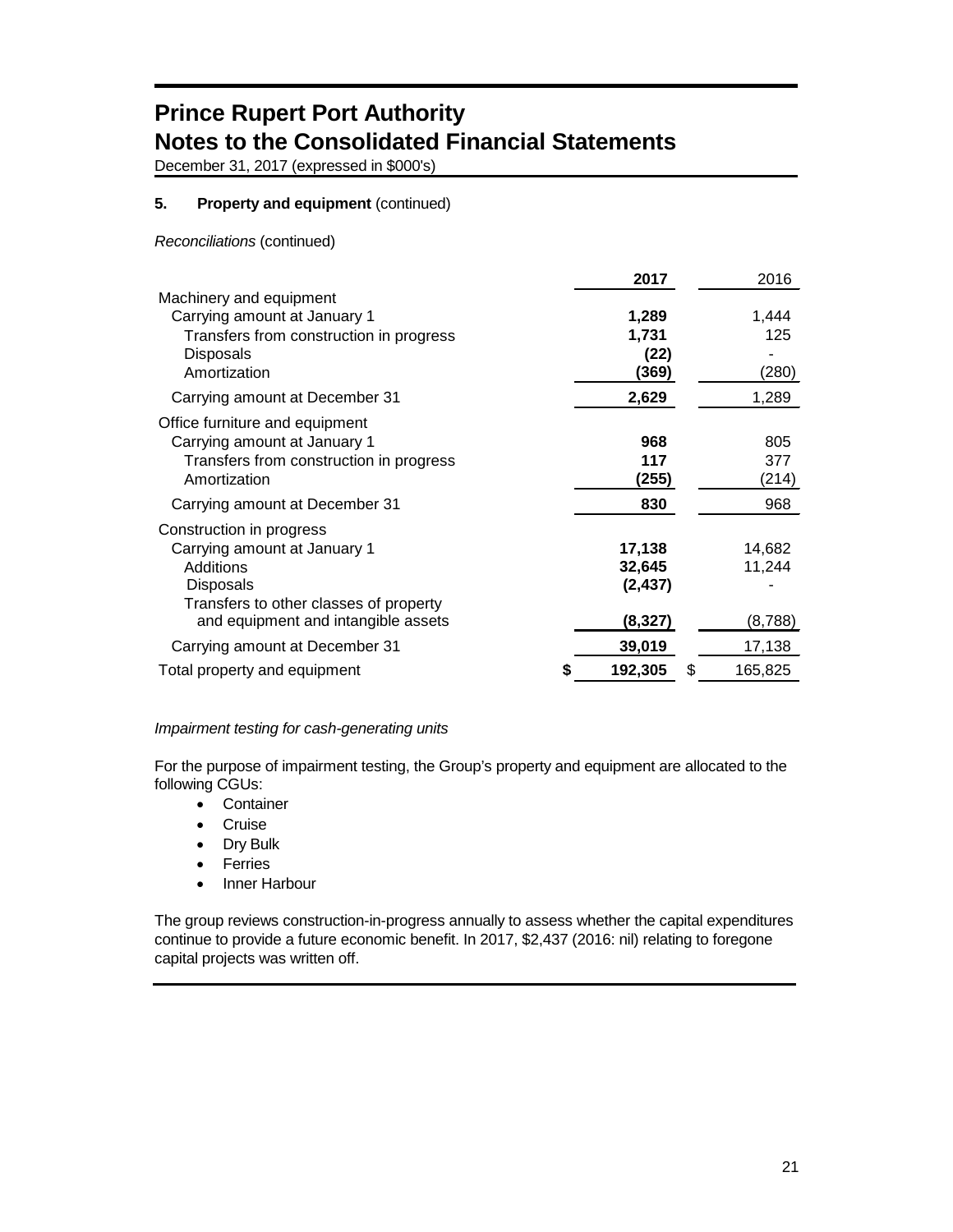December 31, 2017 (expressed in \$000's)

# **6. Intangible assets**

|                                                                                                              |    | 2017         |    | 2016         |
|--------------------------------------------------------------------------------------------------------------|----|--------------|----|--------------|
| Computer software<br>Cost<br>Accumulated amortization                                                        | \$ | 863<br>(334) | S  | 863<br>(213) |
| Total intangible assets                                                                                      | \$ | 529          | \$ | 650          |
| Computer software<br>Carrying amount at January 1<br>Transfers from construction in progress<br>Amortization | S  | 650<br>(121) | S  | 771<br>(121) |
| Carrying amount at December 31                                                                               |    | 529          | \$ | 650          |

# **7. Accounts payable and accrued liabilities**

|                             |    | 2017   | 2016        |
|-----------------------------|----|--------|-------------|
| Trade payables              | \$ | 1.126  | \$<br>2,183 |
| Payables to related parties |    | 3,128  | 3,319       |
| Accrued liabilities         |    | 14,055 | 11,369      |
|                             | S  | 18,309 | 16,871      |

The amounts owed to related parties is a gross revenue charge (federal stipend) that the group remits to the Government of Canada in accordance with the Act. The same amount is included in operating and administrative expenses. Included in accrued liabilities are amounts incurred for habitat compensation arrangements.

# **8. Line of credit**

The Group has available a \$30,000 operating line of credit from a Canadian financial institution. The operating line bears interest on amounts drawn at a Canadian dollar bankers' acceptance rate plus 0.5%. The operating line is unsecured and does not require compliance with any financial covenants. As at December 31, 2017, the Group has not drawn on the operating line (2016: nil).

The Group's exposure to interest rate risk and liquidity risk is discussed in Note 9.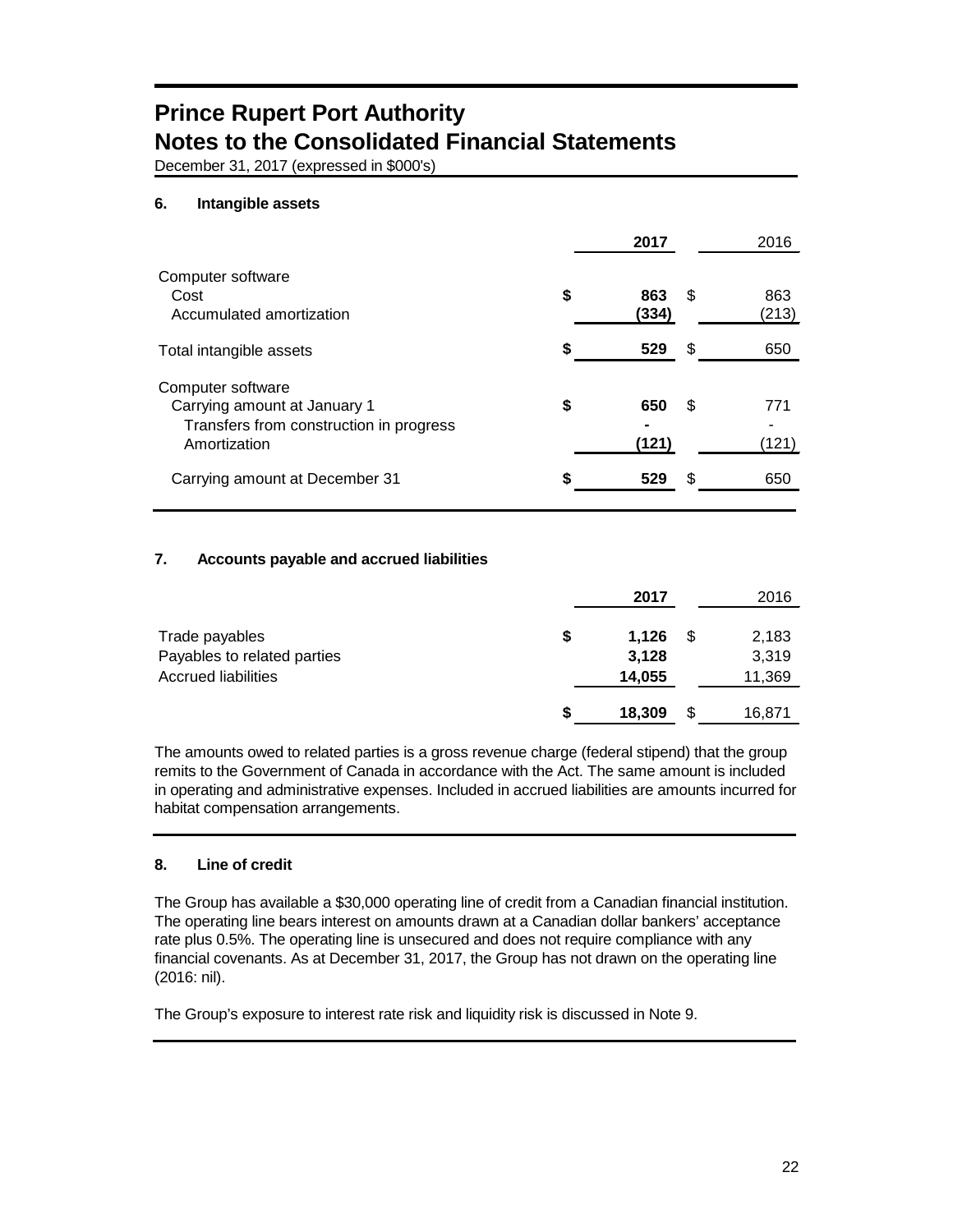December 31, 2017 (expressed in \$000's)

# **9. Financial instruments and financial risk management**

The Group's use of financial instruments exposes it to a variety of financial risks including market risk (currency risk and interest rate risk), credit risk and liquidity risk.

The Board of Directors has overall responsibility for the establishment and oversight of the Group's risk management framework. The Board has established an Audit Committee, which is responsible for developing and monitoring the Group's risk management policies. The committee reports regularly to the Board of Directors on its activities.

# **Fair values**

A number of the Group's accounting policies require the measurement of fair values. When measuring the fair value of an asset of a liability, the Group uses market observable data as far as possible. Fair values are categorized into different levels in a fair value hierarchy based on the inputs used in the valuation techniques as follows:

Level 1 quoted prices (unadjusted) in active markets for identical assets or liabilities;

Level 2 – inputs other than quoted prices included in Level 1 that are observable for the asset or liability, either directly or indirectly;

Level 3 – inputs for the asset or liability that are not based on observable market data (unobservable inputs).

If the inputs used to measure the fair value of an asset or a liability might be categorized in different levels of the fair value hierarchy, then the fair value measurement is categorized in its entirety in the same level of the fair value hierarchy as the lowest level input that is significant to the entire measurement.

The fair values of cash and cash equivalents, term deposits, accounts receivable and accounts payable and accrued liabilities approximate their carrying amounts due to the relatively short periods to maturity of these financial instruments.

The fair value of the Group's long-term debt approximates its carrying amount as the interest rate is based on a three-month bankers' acceptance rate which is renewed each quarter and as there has been no significant change to the Group's own credit risk since the last renewal prior to the reporting date.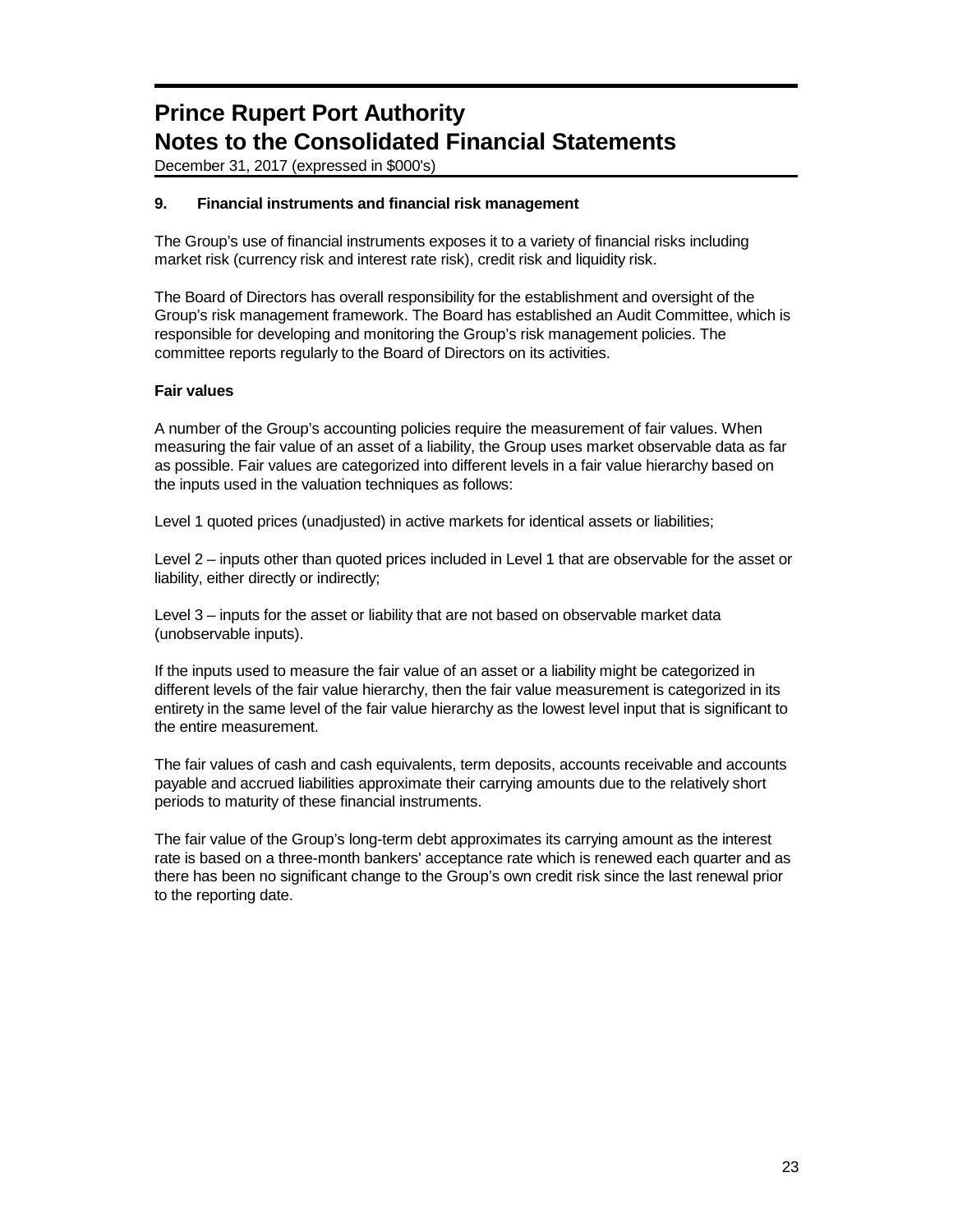December 31, 2017 (expressed in \$000's)

# **9. Financial instruments and financial risk management** (continued)

### **Fair values** (continued)

The Group does not have any financial assets or liabilities that are carried at fair value. The fair values of financial assets and liabilities, together with the carrying amounts shown in the statement of financial position, are as follows:

**2017**

|                                            | 2017 |                           |      |               |
|--------------------------------------------|------|---------------------------|------|---------------|
|                                            |      | <b>Carrying</b><br>amount |      | Fair<br>value |
| Assets carried at amortized cost           |      |                           |      |               |
| Cash and cash equivalents                  | \$   | 6,098                     | \$   | 6,098         |
| Term deposits                              |      | 44,803                    |      | 44,803        |
| Accounts receivable                        |      | 14,705                    |      | 14,705        |
|                                            | \$   | 65,606                    | \$   | 65,606        |
| Liabilities carried at amortized cost      |      |                           |      |               |
| Accounts payable and accrued liabilities   | \$   | 18,309                    | \$   | 18,309        |
|                                            | \$   | 18,309                    | \$   | 18,309        |
|                                            |      |                           | 2016 |               |
|                                            |      | Carrying                  |      | Fair          |
|                                            |      | amount                    |      | value         |
| Assets carried at amortized cost           | \$   | 13,268                    | \$   | 13,268        |
| Cash and cash equivalents<br>Term deposits |      | 43,573                    |      | 43,573        |
| Accounts receivable                        |      | 13,659                    |      | 13,659        |
|                                            | \$   | 70,500                    | \$   | 70,500        |
|                                            |      |                           |      |               |
| Liabilities carried at amortized cost      |      |                           |      |               |
| Accounts payable and accrued liabilities   | \$   | 16,871                    | \$   | 16,871        |
| Long-term debt                             |      | 1,980                     |      | 1,980         |
|                                            | \$   | 18,851                    | \$   | 18,851        |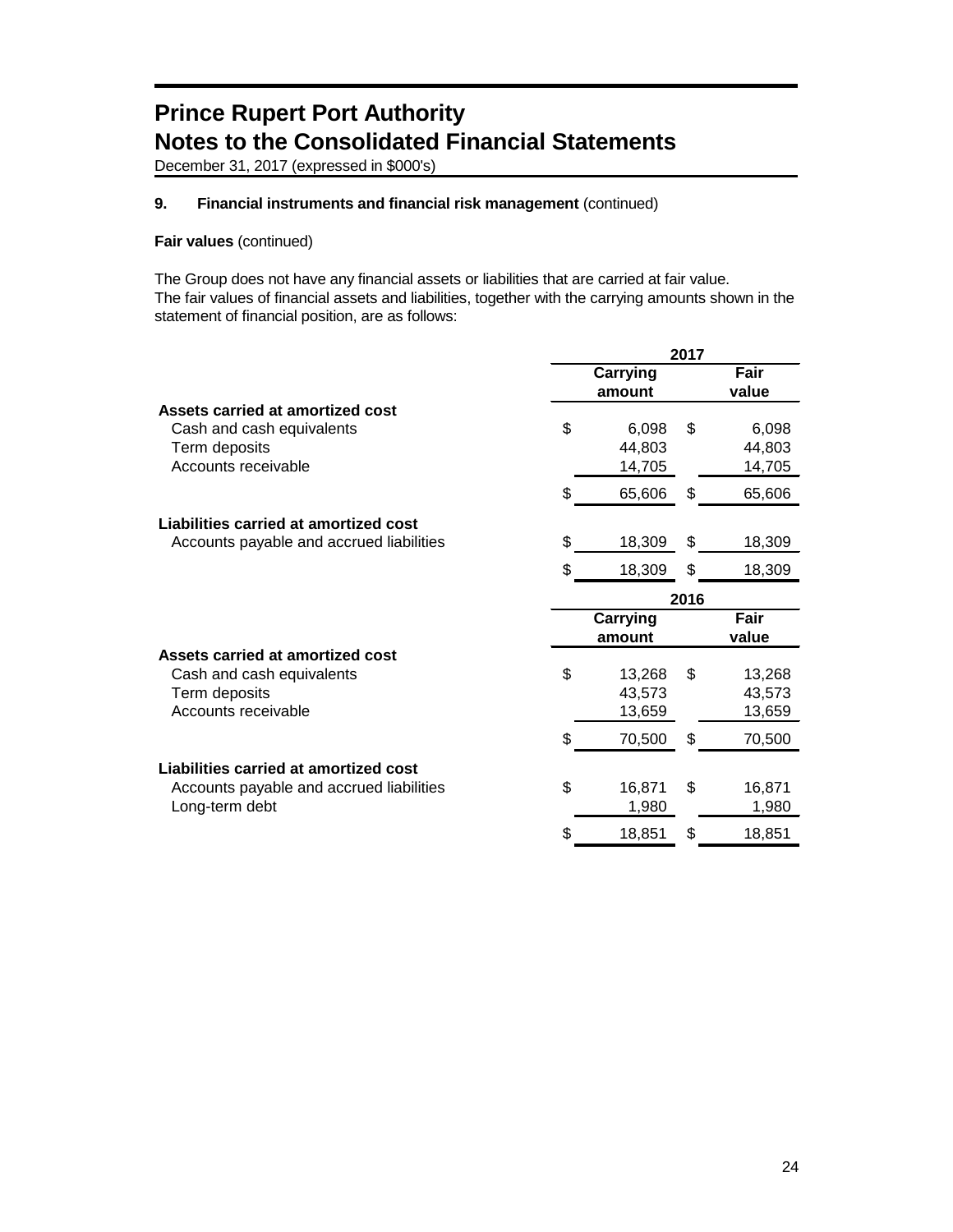December 31, 2017 (expressed in \$000's)

# **9. Financial instruments and financial risk management** (continued)

# **Currency risk**

Currency risk is the risk to the Group's earnings that arise from fluctuations of foreign exchange rates and the degree of volatility of these rates. The Group's foreign exchange risk arises with respect to the US dollar and Euro. On an ongoing basis, management monitors changes in foreign currency exchange rates.

The amount of transactions and balances in US dollars is minimal, and as such the risk not considered to be material. As at December 31, 2016, the Group held a Euro cash balance in the amount of €819,000. This account has been fully extinguished. The balance was held to cover future property and equipment purchases in Euro, which have already been procured, and as such the risk is not considered to be material.

### **Interest rate risk**

Interest rate risk is the risk that the value of a financial instrument might be adversely affected by a change in the interest rates. In seeking to minimize the risks from interest rate fluctuations, the Group manages exposure through its normal operating and financing activities. The Group is exposed to interest rate risk primarily through its long-term debt.

The Group's objective in managing interest rate risk is to monitor expected volatility in interest rates while also minimizing the Group's financing expense levels. Interest rate risk mainly arises from fluctuations of interest rates.

At the reporting date the interest rate profile of the Group's interest-bearing financial instruments was:

|                                                           |   | Carrying amount |   |        |
|-----------------------------------------------------------|---|-----------------|---|--------|
|                                                           |   | 2017            |   | 2016   |
| <b>Fixed rate instruments</b><br><b>Financial assets</b>  | S | 50,901          | S | 56,841 |
|                                                           |   | Carrying amount |   |        |
|                                                           |   | 2017            |   | 2016   |
| Variable rate instruments<br><b>Financial liabilities</b> |   | $\blacksquare$  | S | 1,980  |

### *Fair value sensitivity for fixed-rate instruments*

The Group does not account for any fixed rate financial assets and liabilities at fair value through profit or loss, therefore a change in interest rates at the reporting date would not affect profit or loss.

### *Cash flow sensitivity for variable rate instruments*

A reasonably possible decrease (increase) of 100 basis points in interest rates at the reporting date would have (increased) decreased equity and profit or loss by \$53 (2016: \$33).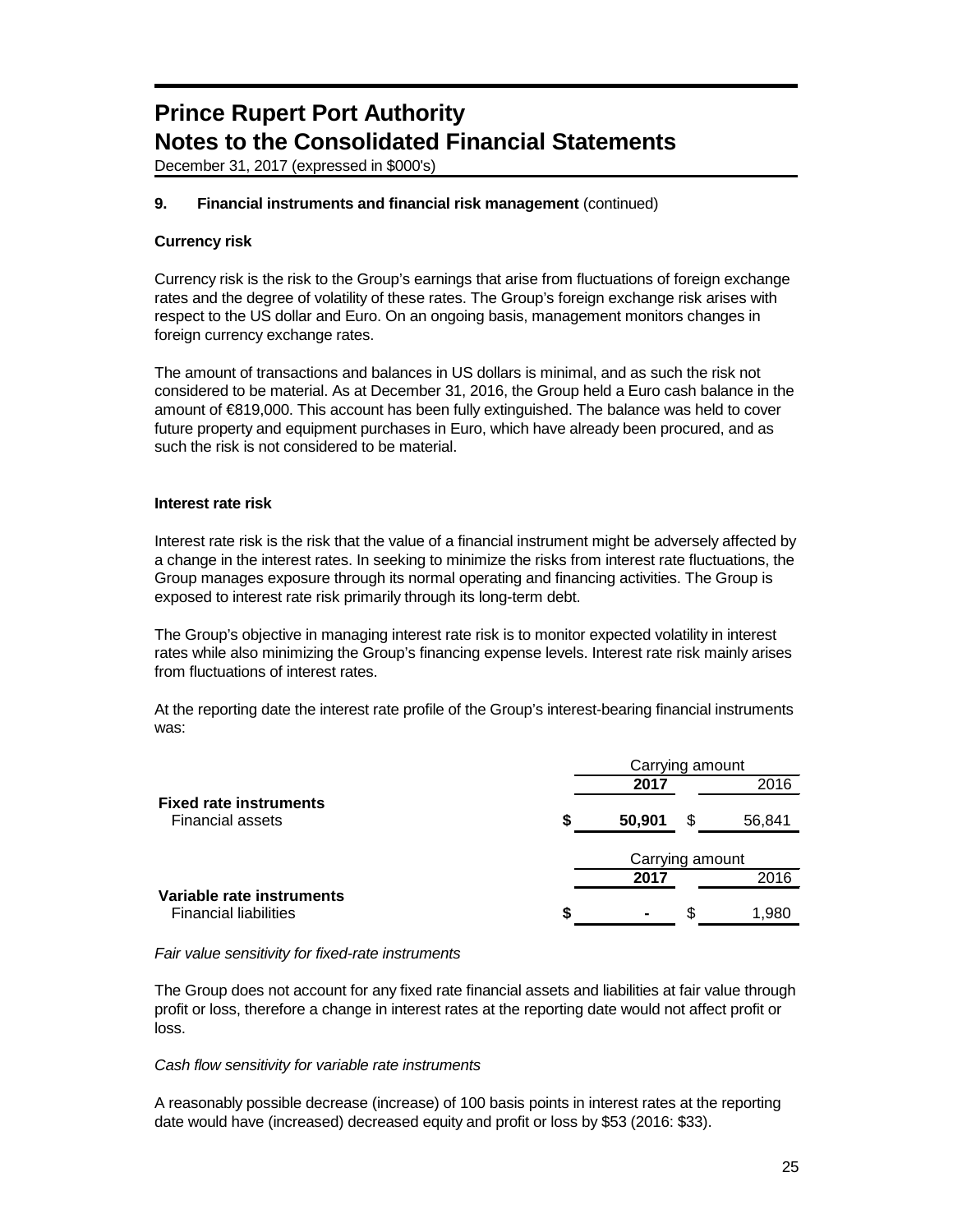December 31, 2017 (expressed in \$000's)

# **9. Financial instruments and financial risk management** (continued)

# **Credit risk**

Credit risk arises from the potential that a counterpart will fail to perform its obligations. The Group is exposed to credit risk from customers. In order to reduce its credit risk, the Group reviews a new customer's credit history before extending credit and conducts regular reviews of its existing customers' credit performance. An allowance for doubtful accounts is established based upon factors surrounding the credit risk of specific accounts, historical trends and other information. As at December 31, 2017 management assessed these factors and recorded \$7 (2016: \$880) as an allowance for doubtful accounts. Of the amounts recorded in 2016, \$112 was subsequently recovered.

The carrying amount of financial assets represents the maximum credit exposure. The maximum exposure to credit risk at the reporting date was:

|                           |   | 2017   |     | 2016   |
|---------------------------|---|--------|-----|--------|
| Accounts receivable       |   | 14.705 | \$. | 13,659 |
| Term deposits             |   | 44,803 |     | 43,573 |
| Cash and cash equivalents |   | 6,098  |     | 13,268 |
|                           | S | 65,606 | \$  | 70,500 |

The aging of accounts receivables at the reporting date was:

|                                                                                                |   | 2017                    |   | 2016                   |
|------------------------------------------------------------------------------------------------|---|-------------------------|---|------------------------|
| Assets carried at amortized cost<br>Not past due<br>Past due 0-30 days<br>Past due 31-360 days | S | 9.845<br>2.862<br>1.998 | S | 11,291<br>1,889<br>479 |
|                                                                                                | S | 14.705                  |   | 13,659                 |

# **Liquidity risk**

Liquidity risk is the risk that the Group will encounter difficulty in meeting the obligations associated with its financial liabilities that are settled by delivering cash or another financial asset. The Group's approach to managing liquidity is to ensure, as far as possible, that it will always have sufficient liquidity to meet its liabilities when due, under both normal and stressed conditions, without incurring unacceptable losses or risking damage to the Group's reputation.

The Group uses a variety of tools, techniques and past experience to assist in monitoring cash flow requirements. Typically the Group ensures that it has sufficient cash on demand and has an operating line of credit available in order to meet expected operational expenses for a period of 60 to 180 days, including the servicing of financial obligations; this excludes the potential impact of extreme circumstances that cannot reasonably be predicted, such as natural disasters.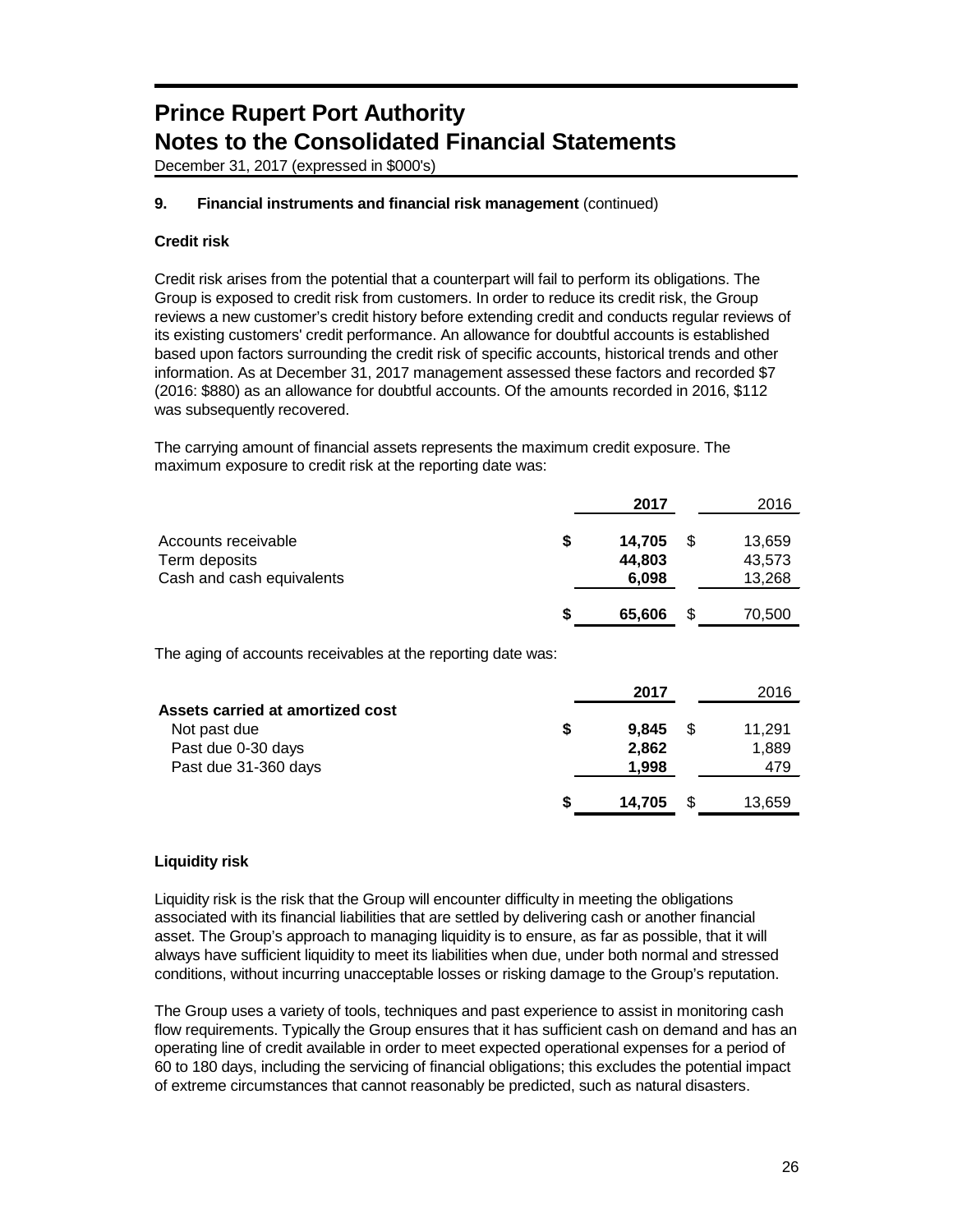December 31, 2017 (expressed in \$000's)

# **9. Financial instruments and financial risk management** (continued)

# **Liquidity risk** (continued)

The following are the contractual maturities of financial liabilities:

# **December 31, 2017**

|                                                      |    | Carrying      |             |            | More than |
|------------------------------------------------------|----|---------------|-------------|------------|-----------|
|                                                      |    | Amount        | 0-12 months | 1-5 years  | 5 years   |
| <b>Financial Liabilities</b><br>Accounts payable and |    |               |             |            |           |
| accrued liabilities                                  | S. | 18,309 \$     | $12,128$ \$ | $5,928$ \$ | 254       |
|                                                      | \$ | 18,309 \$     | $12,128$ \$ | 5,928 \$   | 254       |
| <b>December 31, 2016</b>                             |    | Carrying      |             |            | More than |
|                                                      |    | <b>Amount</b> | 0-12 months | 1-5 years  | 5 years   |
| <b>Financial Liabilities</b><br>Accounts payable and |    |               |             |            |           |
|                                                      |    |               |             |            |           |
| accrued liabilities                                  | \$ | 16,871 \$     | 11,443 \$   | $5,017$ \$ | 283       |
| Long-term debt                                       |    | 1,980         | 1,980       |            |           |

# **Capital management**

The Group manages its cash and long-term debt as capital. The Group's objectives when managing capital are to safeguard the Group's ability to continue operating the Port and to further expand its operations. The Group strives to maintain a flexible capital structure which optimizes the costs of capital at an acceptable risk.

The Group manages the capital structure and makes adjustments to it in light of changes in economic conditions and the risk characteristics of the underlying operations. To maintain or adjust the capital structure, the Group may attempt to obtain government grants, or issue additional debt.

There were no changes in the Group's approach to capital management during the year. Statutory restrictions prevent the Group from external borrowing in excess of \$75,000 (2016: \$75,000). As at December 31, 2017 and 2016, the Group was in compliance with this restriction.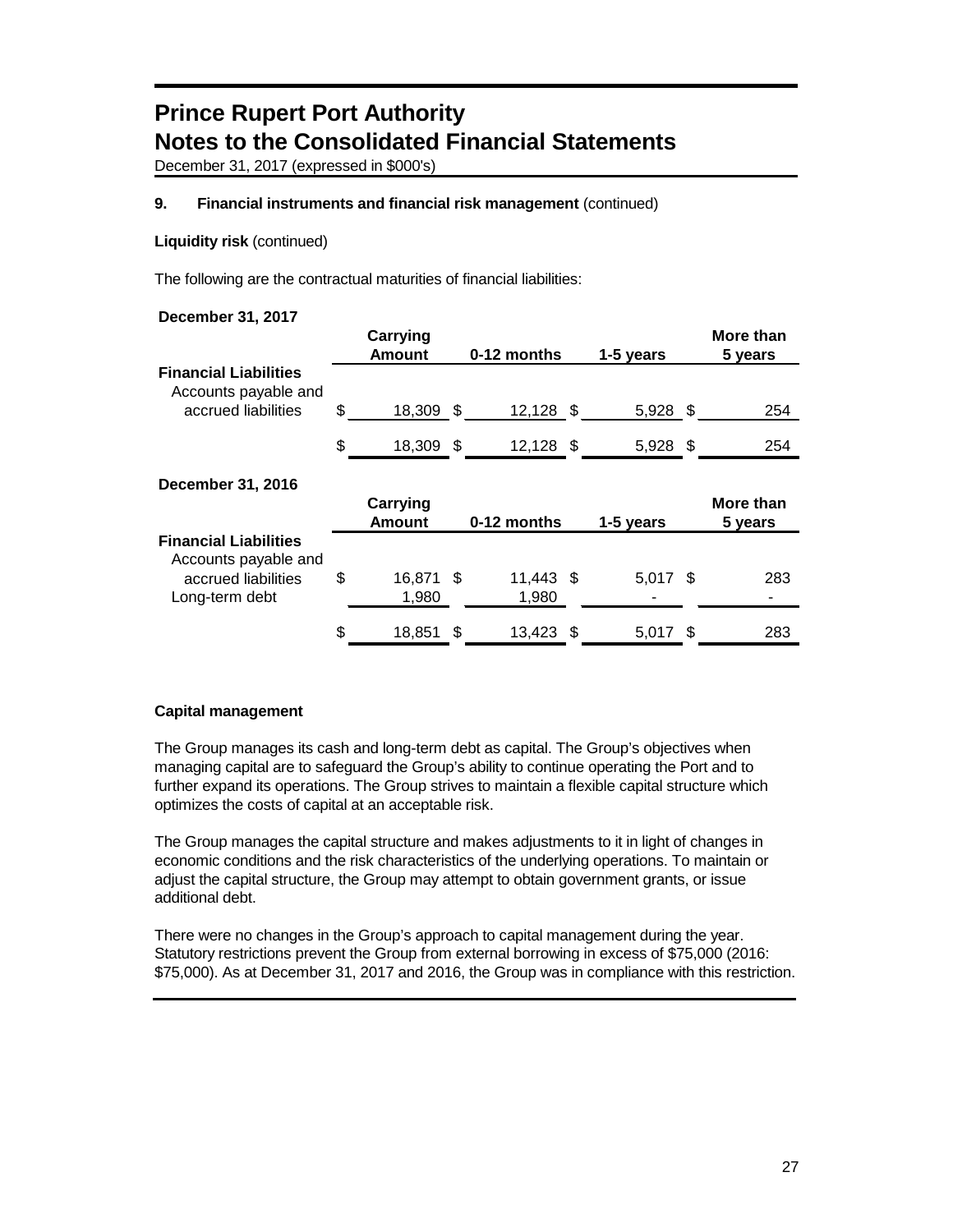December 31, 2017 (expressed in \$000's)

# **10. Employee benefits**

# **Defined benefit plans**

|                                  |   | <b>Pension Plan</b> |          | <b>Semental Pension</b> |      | Total |       |  |
|----------------------------------|---|---------------------|----------|-------------------------|------|-------|-------|--|
|                                  |   | 2017                | 2016     | 2017                    | 2016 | 2017  | 2016  |  |
| Net defined benefit<br>liability | S | (604) \$            | (697) \$ | $1.024$ \$              | 341  | 420   | (356) |  |

The Group contributes to the following post-employment defined benefit plans.

- Registered Pension Plan ("Pension Plan") entitles certain employees to receive an annual pension payment during retirement.
- Supplemental Executive Retirement Plan ("Supplemental Pension") entitles certain executive officers to an annual supplemental pension payment during retirement.

The defined benefit plans are administered by a single pension fund that is legally separated from the Group. The board of the pension fund is required by law to act in the best interests of the plan participants and is responsible for setting certain policies (e.g. investment, contribution and indexation policies) of the fund.

These defined benefit plans expose the Group to actuarial risks, such as longevity risk, currency risk, interest rate risk and market (investment) risk.

# *Funding*

The Pension Plan and Supplemental Pension are fully funded by the Group. The funding requirements are based on the pension fund's actuarial measurement framework set out in the funding policies of the plans. The funding of the plans are based on a separate actuarial valuation for funding purposes for which the assumptions may differ from the assumptions above. Employees are required to contribute to the Pension Plan but not to the Supplemental Pension.

The Group expects to pay \$1,073 in contributions to its defined benefit plans in 2018.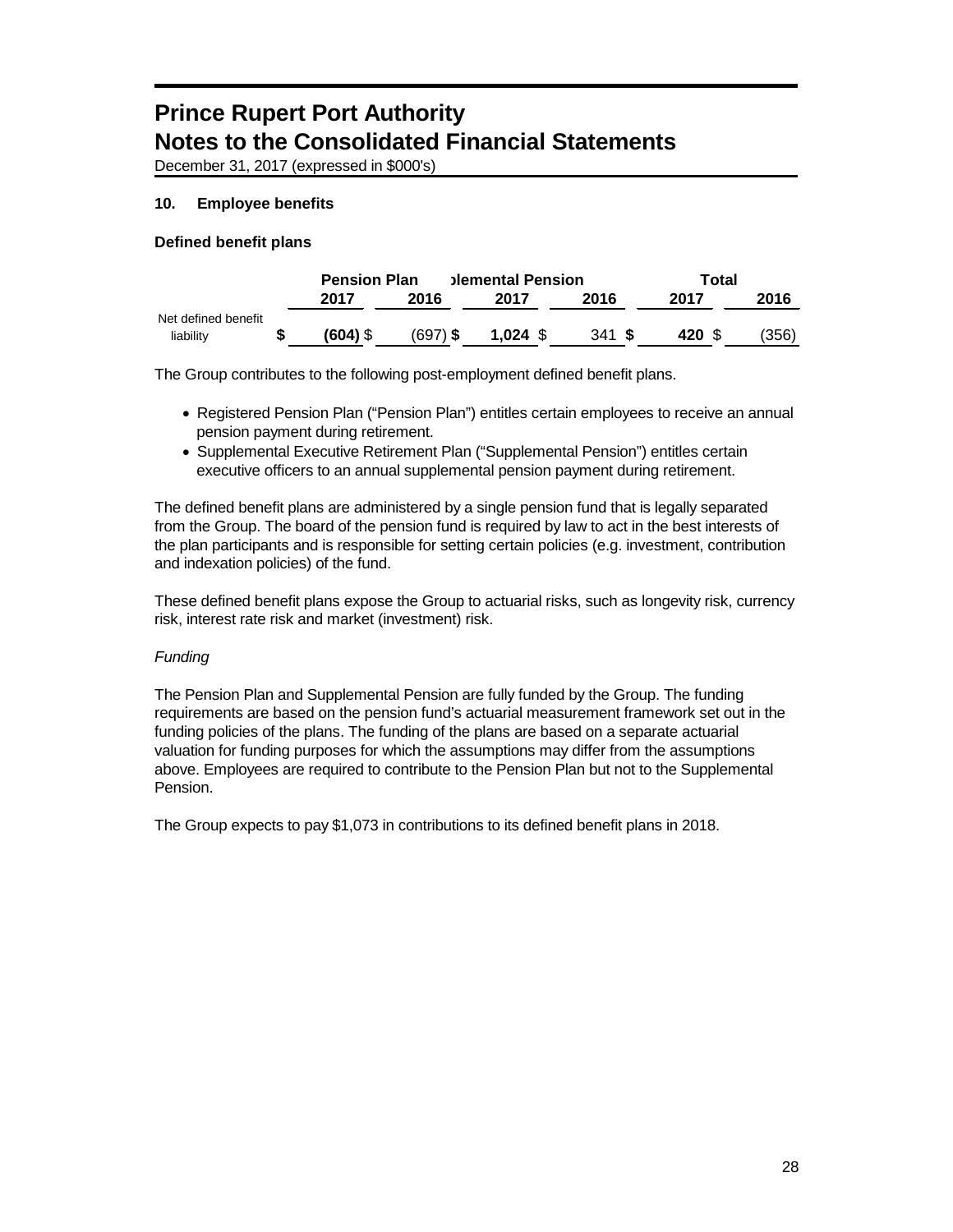December 31, 2017 (expressed in \$000's)

# **10. Employee benefits** (continued)

# **Defined benefit plans** (continued)

### *Movement in net defined benefit liability*

The following tables show the reconciliations from the opening balances to the closing balances for the net defined benefit liabilities and their components.

### **Pension Plan**

|                             |    | <b>Defined benefit</b><br>obligation |            | Fair value of<br>plan assets |               | <b>Net defined</b><br>benefit liability |          |  |
|-----------------------------|----|--------------------------------------|------------|------------------------------|---------------|-----------------------------------------|----------|--|
|                             |    | 2017                                 | 2016       | 2017                         | 2016          | 2017                                    | 2016     |  |
| Balance, beginning of year  | S. | 6,648 $$$                            | $7,130$ \$ | $(7,345)$ \$                 | $(6,489)$ \$  | $(697)$ \$                              | 641      |  |
| Included in profit or loss  |    |                                      |            |                              |               |                                         |          |  |
| Current service cost        |    | 136                                  | 165        |                              |               | 136                                     | 165      |  |
| Interest cost (income)      |    | 259                                  | 286        | (294)                        | (261)         | (35)                                    | 25       |  |
|                             |    | 395                                  | 451        | (294)                        | (261)         | 101                                     | 190      |  |
| Included in OCI             |    |                                      |            |                              |               |                                         |          |  |
| Remeasurements loss (gain): |    |                                      |            |                              |               |                                         |          |  |
| Actuarial loss (gain)       |    |                                      |            |                              |               |                                         |          |  |
| arising from:               |    |                                      |            |                              |               |                                         |          |  |
| experience adjustment       |    | 688                                  | (936)      |                              |               | 688                                     | (936)    |  |
| Return on plan assets       |    |                                      |            |                              |               |                                         |          |  |
| excluding interest income   |    |                                      |            | (288)                        | (205)         | (288)                                   | (205)    |  |
|                             |    | 688                                  | (936)      | (288)                        | (205)         | 400                                     | (1, 141) |  |
| Other                       |    |                                      |            |                              |               |                                         |          |  |
| Administrative cost         |    |                                      |            | 1                            | 1             | 1                                       | 1        |  |
| Contributions paid by the   |    |                                      |            |                              |               |                                         |          |  |
| employer                    |    |                                      |            | (409)                        | (388)         | (409)                                   | (388)    |  |
| Contributions paid by the   |    |                                      |            |                              |               |                                         |          |  |
| employees                   |    | 61                                   | 54         | (61)                         | (54)          |                                         |          |  |
| Benefits paid               |    | (52)                                 | (51)       | 52                           | 51            |                                         |          |  |
|                             |    | 9                                    | 3          | (417)                        | (390)         | (408)                                   | (387)    |  |
| Balance, end of year        |    | 7,740 \$                             | 6,648 \$   | $(8,344)$ \$                 | $(7, 345)$ \$ | $(604)$ \$                              | (697)    |  |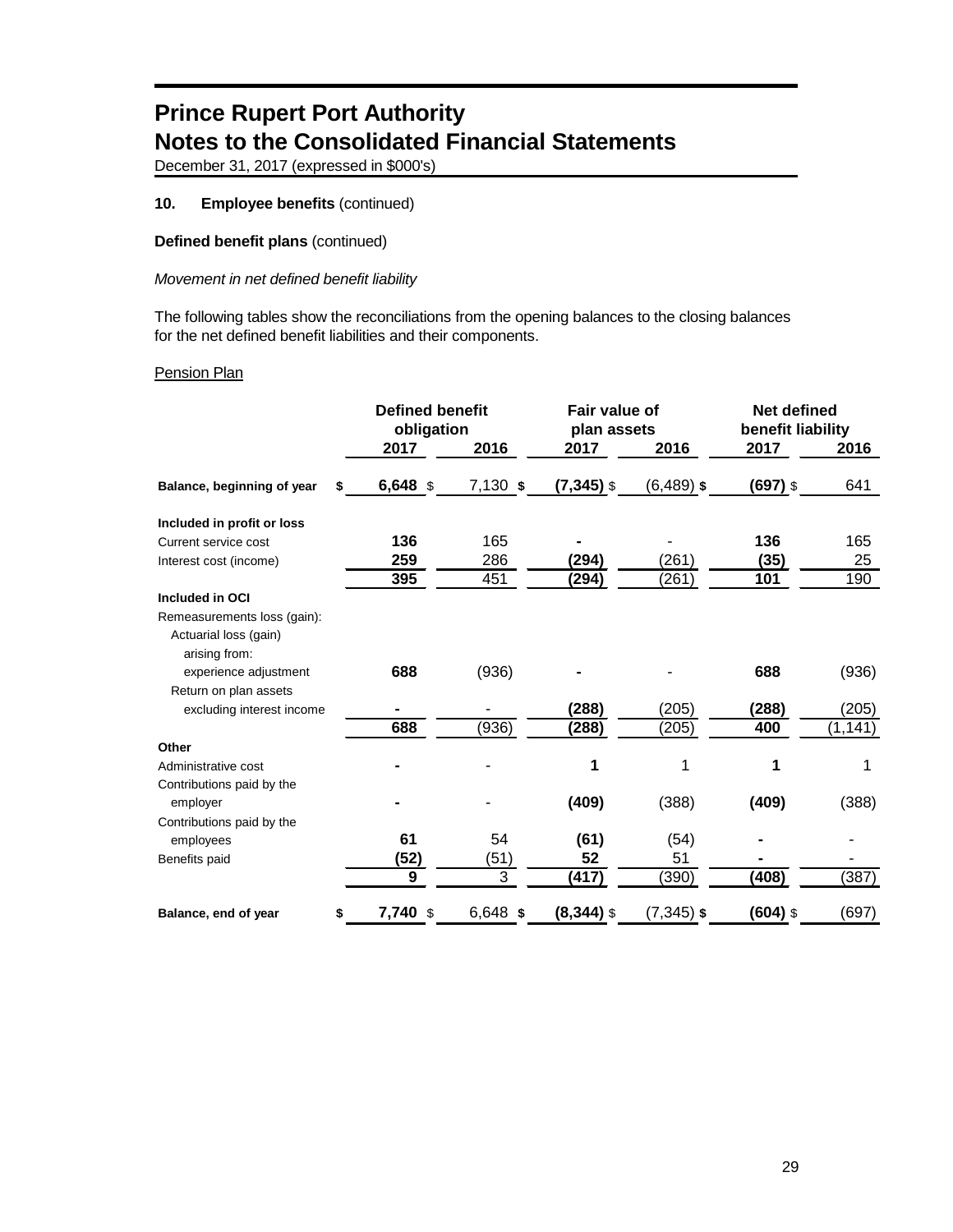December 31, 2017 (expressed in \$000's)

# **10. Employee benefits** (continued)

# **Defined benefit plans** (continued)

*Movement in net defined benefit liability* (continued)

# **Supplemental Plan**

|                             |    | <b>Defined benefit</b><br>obligation |            | Fair value of<br>plan assets |              | <b>Net defined</b><br>benefit liability |       |  |
|-----------------------------|----|--------------------------------------|------------|------------------------------|--------------|-----------------------------------------|-------|--|
|                             |    | 2017                                 | 2016       | 2017                         | 2016         | 2017                                    | 2016  |  |
| Balance, beginning of year  | S. | $3,720$ \$                           | $3,450$ \$ | $(3,379)$ \$                 | $(2,701)$ \$ | 341 $$$                                 | 749   |  |
| Included in profit or loss  |    |                                      |            |                              |              |                                         |       |  |
| Current service cost        |    | 197                                  | 176        |                              |              | 197                                     | 176   |  |
| Interest cost (income)      |    | 145                                  | 141        | (143)                        | (116)        | $\mathbf{2}$                            | 25    |  |
|                             |    | 342                                  | 317        | (143)                        | (116)        | 199                                     | 201   |  |
| Included in OCI             |    |                                      |            |                              |              |                                         |       |  |
| Remeasurements loss (gain): |    |                                      |            |                              |              |                                         |       |  |
| Actuarial loss (gain)       |    |                                      |            |                              |              |                                         |       |  |
| arising from:               |    |                                      |            |                              |              |                                         |       |  |
| experience adjustment       |    | 1,143                                | (47)       |                              |              | 1,143                                   | (47)  |  |
| Return on plan assets       |    |                                      |            |                              |              |                                         |       |  |
| excluding interest income   |    |                                      |            | 11                           | (6)          | 11                                      | (6)   |  |
|                             |    | 1,143                                | (47)       | $\overline{11}$              | (6)          | 1,154                                   | (53)  |  |
| Other                       |    |                                      |            |                              |              |                                         |       |  |
| Contributions paid by the   |    |                                      |            |                              |              |                                         |       |  |
| employer                    |    |                                      |            | (670)                        | (556)        | (670)                                   | (556) |  |
|                             |    |                                      |            | (670)                        | (556)        | (670)                                   | (556) |  |
| Balance, end of year        |    | 5,205<br>\$                          | $3,720$ \$ | $(4, 181)$ \$                | $(3,379)$ \$ | $1,024$ \$                              | 341   |  |

*Plan assets*

Plan assets comprise:

|                              | <b>Pension Plan</b> |        | <b>Supplemental Pension</b> |        |
|------------------------------|---------------------|--------|-----------------------------|--------|
|                              | 2017                | 2016   | 2017                        | 2016   |
| <b>Equity securities</b>     | 62.0%               | 60.0%  | 32.0%                       | 31.7%  |
| Fixed income debt securities | 38.0%               | 40.0%  | 13.9%                       | 14.5%  |
| Other securities             |                     | -      |                             | 4.1%   |
| Insurance contracts          | $\blacksquare$      |        | 54.1%                       | 49.7%  |
|                              | 100.0%              | 100.0% | 100.0%                      | 100.0% |

The invested assets of the pension plan and the supplemental pension plan are held in pooled funds.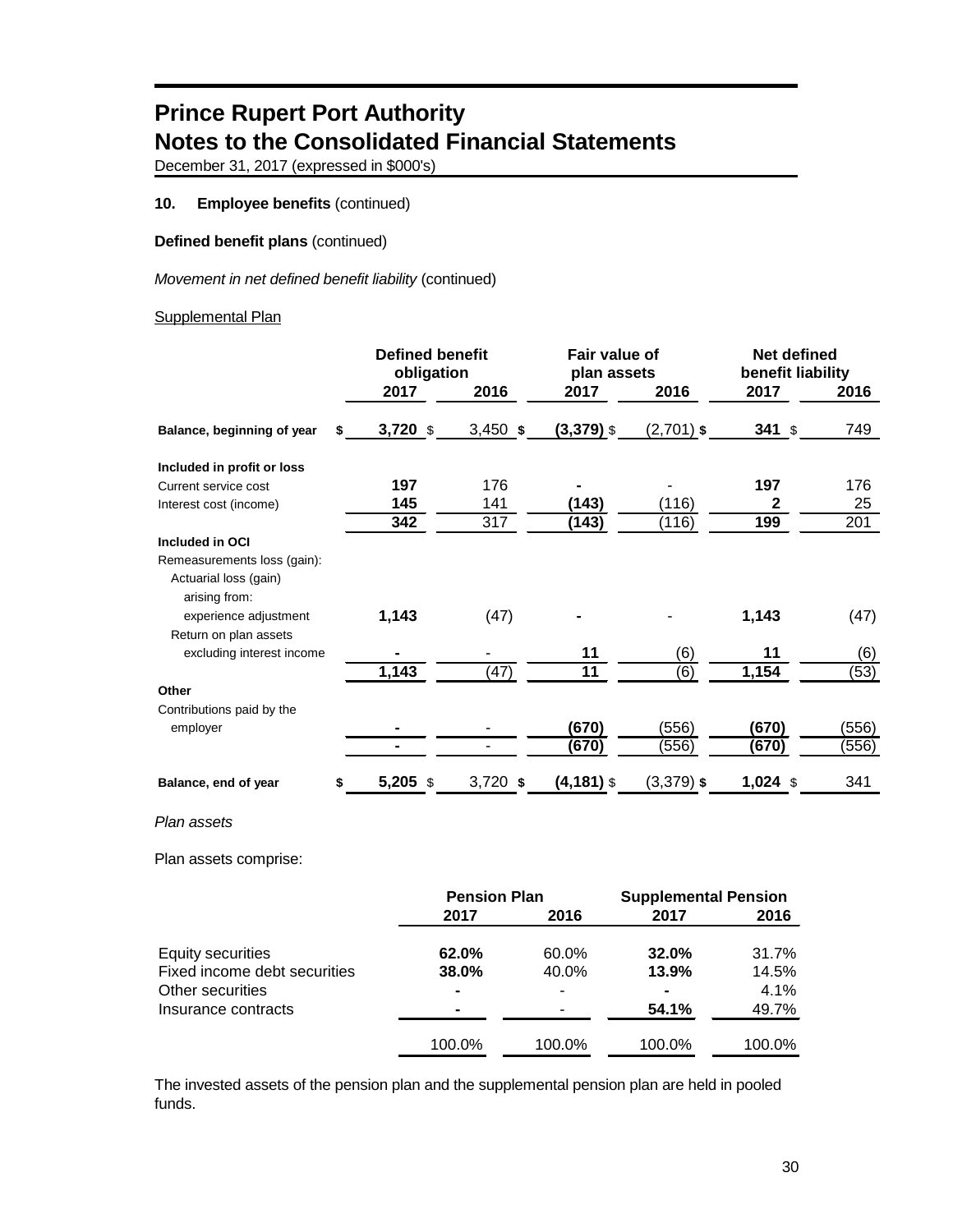December 31, 2017 (expressed in \$000's)

# **10. Employee benefits** (continued)

# **Defined benefit plans** (continued)

### *Actuarial assumptions*

The following were the principal actuarial assumptions as at the reporting date:

|                                   | <b>Pension Plan</b> |      | <b>Supplemental Pension</b> |      |
|-----------------------------------|---------------------|------|-----------------------------|------|
|                                   | 2017                | 2016 | 2017                        | 2016 |
| Discount rate at end of year      | 3.4%                | 3.9% | $3.4\%$                     | 3.9% |
| Increases in pensionable earnings | 2.5%                | 2.5% | 2.5%                        | 2.5% |
| Inflation rate                    | 2.0%                | 2.0% | 2.0%                        | 2.0% |
| Future salary growth              | 2.5%                | 2.5% | 2.5%                        | 2.5% |
| Sensitivity analysis              |                     |      |                             |      |

Reasonably possible changes at the reporting date to one of the relevant actuarial assumptions, holding other assumptions constant, would have increased (decreased) the defined benefit obligation by the amounts shown below.

|                              | <b>Pension Plan</b>                |       | <b>Supplemental Pension</b> |                 |
|------------------------------|------------------------------------|-------|-----------------------------|-----------------|
|                              | <b>Decrease</b><br><b>Increase</b> |       | <b>Increase</b>             | <b>Decrease</b> |
|                              |                                    |       |                             |                 |
| Discount rate (1% movement)  | (1,232)                            | 1.595 | (847)                       | 1,099           |
| Salary scale (1% movement)   | (182)                              | 180   | (171)                       | 120             |
| Year age (1 year difference) | 21                                 | (20)  | 385                         | (359)           |

Although the analysis does not take account of the full distribution of cash flows expected under the plan, it does provide an approximation of the sensitivity of the assumptions shown.

The Group's actuary prepares annual valuations of the accrued benefit obligations using January 1 as a measurement date and extrapolated to December 31. The most recent valuations of the pension plan and supplemental pension plan for funding purposes were conducted as of January 1, 2017 and extrapolated to December 31, 2017. The plan assets are valued as at December 31 of each year, and the latest valuation of plan assets is as at December 31, 2017.

# **Defined contribution plan**

Defined contribution plan employer contributions:

|                               | 2017 |   | 2016 |
|-------------------------------|------|---|------|
| <b>Employer contributions</b> | 488  | S |      |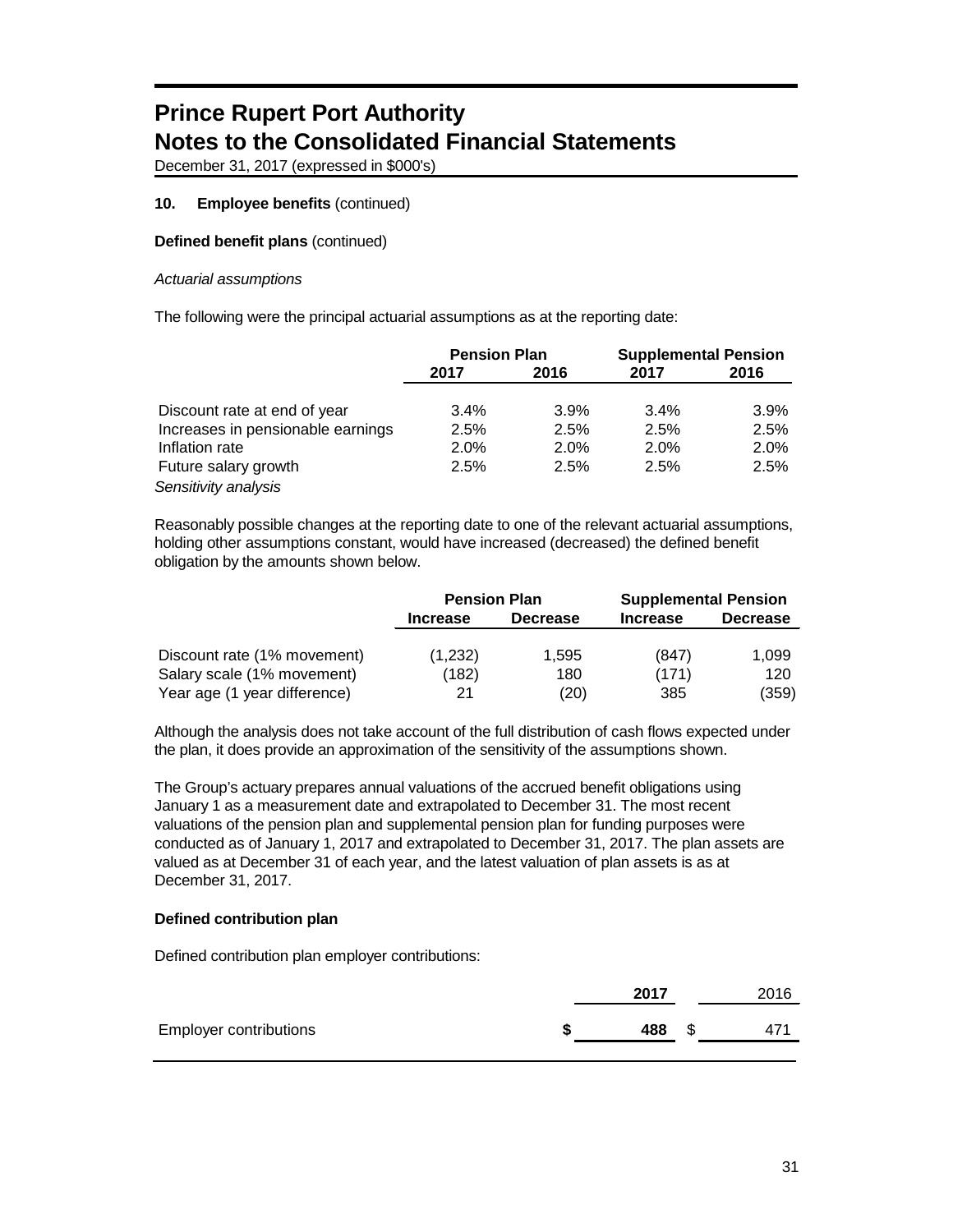December 31, 2017 (expressed in \$000's)

### **11. Leases**

PRPA currently leases its land, berthing structures and buildings to terminal operators under non-cancellable operating lease agreements. The leases have varying terms, break-clauses and renewal rights. All of the Group's leases are operating leases.

The future minimum lease rentals under non-cancellable operating leases in the aggregate and for each of the following periods are as follows:

|                                                                                                     |   | 2017                        | 2016                        |
|-----------------------------------------------------------------------------------------------------|---|-----------------------------|-----------------------------|
| No later than one year<br>Later than one year and not less than five years<br>Later than five years | S | 20.520<br>83.441<br>378.557 | 21.344<br>76.407<br>388.641 |

Contingent-based revenue recognized in profit or loss in 2017 was \$33,954 (2016: \$29,668).

# **12. Provision for Community investment fund**

In 2010, the Group established a Community Investment Fund (the "Fund") that will be used to support broad community based projects, initiatives and events that are deemed to have a meaningful and wide reaching impact in Prince Rupert and its regional community. In years where the Group reports positive net earnings, a percentage of these earnings will be set aside to grow the Fund. The Group has recorded a provision based on 2017 net income, and this amount is included in accounts payable and accrued liabilities and in operating and administrative expense for the year.

|                                                                                                           | Community<br><b>Investment Fund</b> |                   |
|-----------------------------------------------------------------------------------------------------------|-------------------------------------|-------------------|
| Balance - December 31, 2015                                                                               | \$                                  | 3,819             |
| Provisions made during the year<br>Provisions used during the year<br>Provisions reversed during the year |                                     | 1,980<br>(909)    |
| Balance – December 31, 2016                                                                               |                                     | 4,890             |
| Provisions made during the year<br>Provisions used during the year<br>Provisions reversed during the year |                                     | 1,483<br>(1, 314) |
| Balance – December 31, 2017                                                                               |                                     | 5,059             |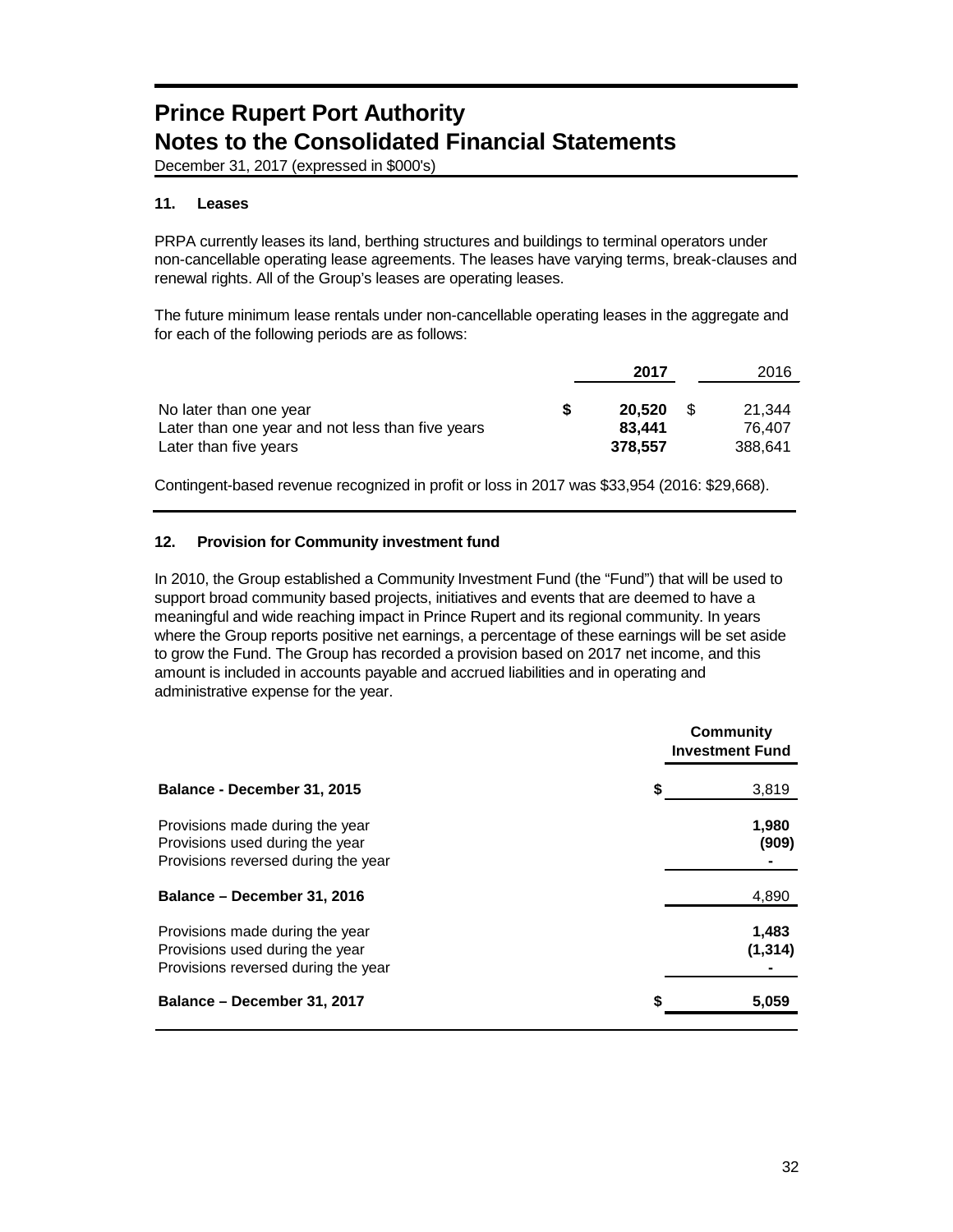December 31, 2017 (expressed in \$000's)

# **13. Commitments**

# **Operating commitments**

In prior periods, the Group signed agreements with various First Nations groups concerning the Fairview Container Terminal. These agreements are referred to in these financial statements as the Expansion Agreements.

Under the terms of the Expansion Agreements the Group has guaranteed that a specified number of person years of employment will be provided to the First Nations groups, from operations jobs created within the Port of Prince Rupert. These guarantees are required to be satisfied over an estimated 10 year period. Should the Group fail to meet this obligation, liquidated damages will be required to be paid, which are capped at an aggregate of \$3,435.

# **Capital commitments**

Planned capital projects as at December 31, 2017 for which the combined capital expenditures are estimated to exceed \$1,000 are as follows:

|                                                             | Gross<br>spending<br>to date | Remaining<br>commitments<br>at year-end |
|-------------------------------------------------------------|------------------------------|-----------------------------------------|
| RRUC - Interim logistics<br>Maintenance/PSOC Building       | \$<br>15,572<br>14,939       | 927<br>1,061                            |
| <b>RRUC - Causeway</b>                                      | 3,112                        | 1,838                                   |
| Fairview Connector Road - Detailed engineering<br>Promenade | 2,131<br>688                 | 1,742<br>2,577                          |
| Patrol boat                                                 | 1,437                        | 1,533                                   |
|                                                             | \$<br>37,879 \$              | 9,678                                   |

# **14. Contingencies**

The Group has been named as a defendant in a civil land title claim. The possible outcome and whether loss will ultimately result from the claim is not determinable at this time.

# **15. Federal and Provincial investment**

No contributions were recognized during the year ended December 31, 2017 (2016: \$1,000), and none (2016: \$1,000) has been applied to reduce the cost of the related property and equipment (construction in progress) during the year.